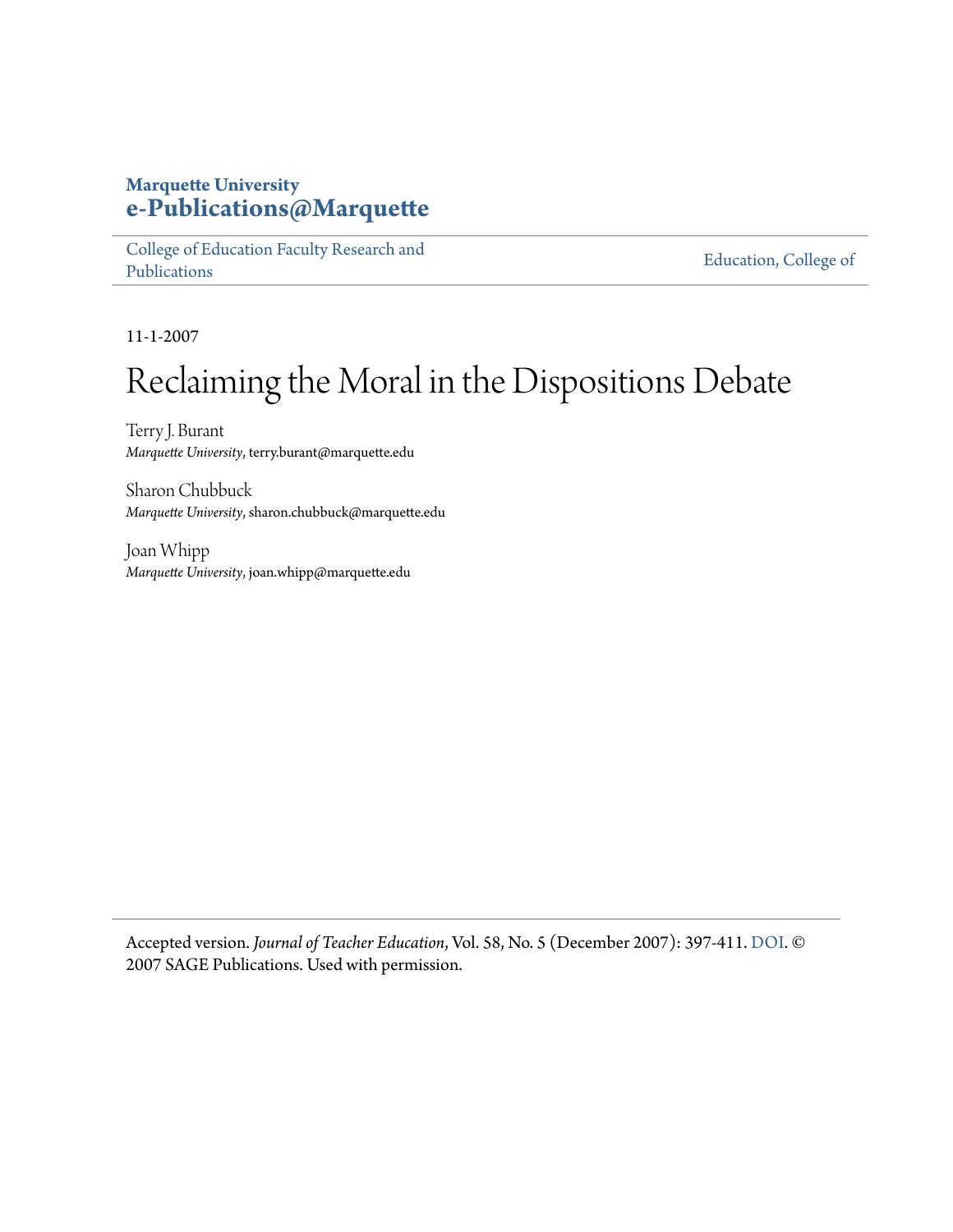# Reclaiming the Moral in the Dispositions Debate

Terry J. Burant

*Educational Policy and Leadership, Marquette University Milwaukee, WI*

# Sharon M. Chubbuck

*Educational Policy and Leadership, Marquette University Milwaukee, WI* 

## Joan L. Whipp

*Educational Policy and Leadership, Marquette University Milwaukee, WI*

This article addresses the current debates about the definition and assessment of dispositions in teacher education. Competing perspectives on the definitions and assessment of dispositions in teacher education are examined and critiqued, and a renewed commitment to foregrounding the moral nature of teaching is suggested. Recommendations for understanding and assessing the moral in teacher education, including the development of a code of ethics for the profession, are provided.

Since the advent of the standards movement in teacher education, the National Council for Accreditation of Teacher Education (NCATE), the Interstate New Teacher Assessment and Support Consortium (INTASC), and many state accreditation agencies use the term *disposition* in their standards for the preparation, assessment, and professional development of teachers. Combined with increased

*Journal of Teacher Education*, Vol. 58, No. 5 (November/December 2007): pg. 397-411[. DOI.](http://dx.doi.org/10.1177/0022487107307949) This article is © SAGE Publications and permission has been granted for this version to appear i[n e-Publications@Marquette.](http://epublications.marquette.edu/) SAGE Publications does not grant permission for this article to be further copied/distributed or hosted elsewhere without the express permission from SAGE Publications.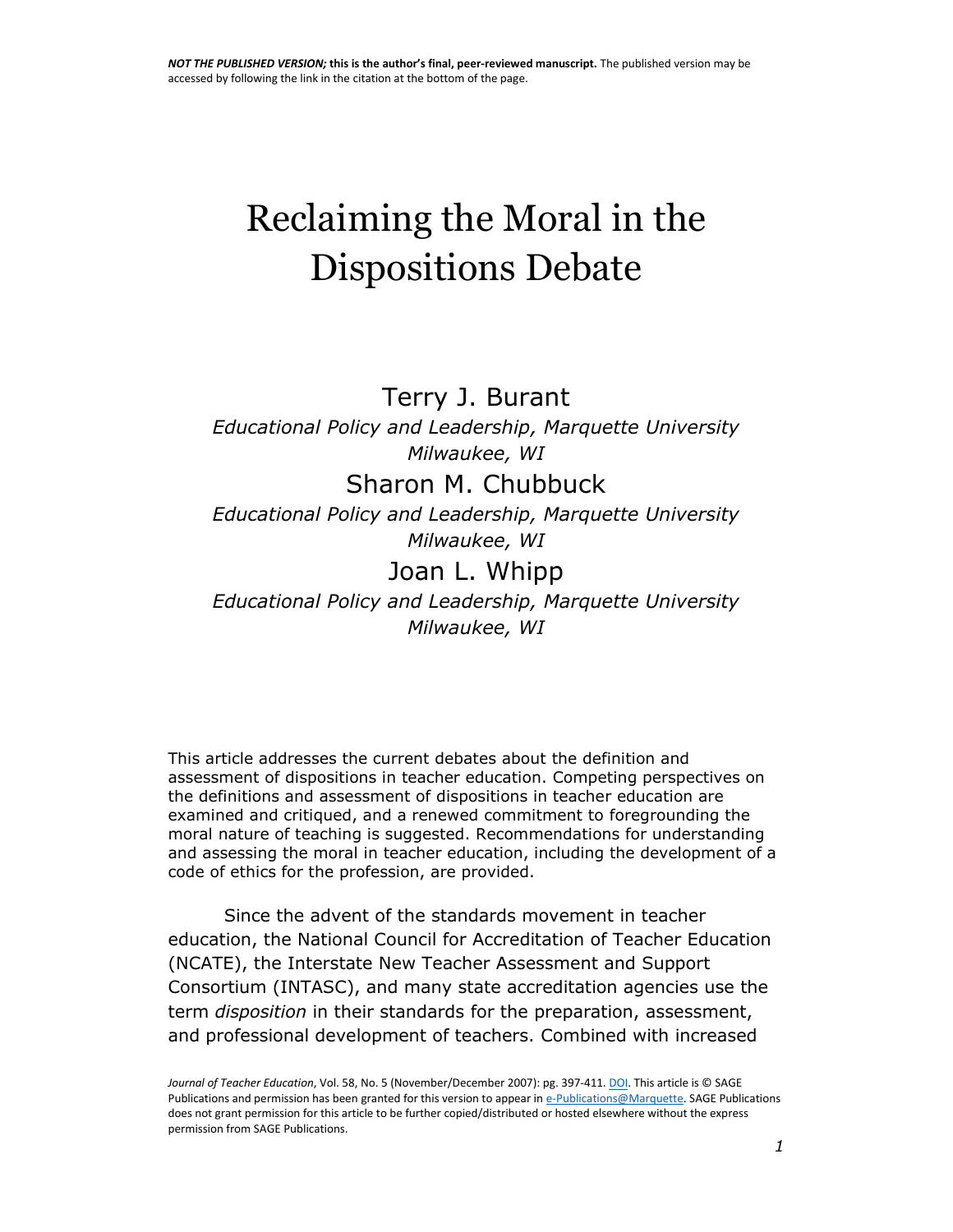pressure from federal legislation like No Child Left Behind (NCLB) as well as accreditation requirements to systematically collect and aggregate data that demonstrate the assessment of dispositions, there is, of late, escalating interest in the definition and measurement of teacher candidate dispositions. Paralleling this credentialing activity, the American Association of Colleges for Teacher Education's (AACTE) Task Force on Teacher Education as a Moral Community reenergized conversations on the moral and ethical dimensions of teacher education; more recently, this group published a monograph (Sockett, 2006) to assist teacher educators grappling with both understanding and addressing standards for dispositions.

This attention to dispositions and their assessment in the profession has been accompanied by several incidences (e.g., at Brooklyn College, LeMoyne College, and Washington State University) when pre-service teachers challenged their teacher education programs' efforts to evaluate their dispositional development (Gershman, 2005). These events sparked polarized and politically charged editorials in the popular press claiming that teacher education programs are using dispositions as a device to keep good teachers out of the classroom on ideological grounds (see Gershman, 2005; Leo, 2005; Will, 2006). For example, in *Newsweek,* George Will (2006) argued that all schools of education should be shut down because of the way that they "discourage, even disqualify, prospective teachers who lack the correct 'disposition,'" which he defined as an "embrace [of] today's 'progressive' political catechism" (p. 98).

Many of the criticisms raised in the popular press are not surprising. Although the emphasis on dispositions in the teacher education community is clear, our definitions and measures are not. For example, NCATE initially defined dispositions as follows:

The values, commitments, and professional ethics that influence behaviors towards students, families, colleagues, and communities, and affect student learning, motivation, and development as well as the educator's own professional development. Dispositions are guided by beliefs and attitudes related to values such as caring, fairness, honesty, responsibility and social justice. For example, they might include a belief that all students can learn, a vision of high and challenging standards, or a commitment to a safe and supportive learning environment. (NCATE, 2006a)

Dispositions emerge in this description as a confusing muddle of

*Journal of Teacher Education*, Vol. 58, No. 5 (November/December 2007): pg. 397-411[. DOI.](http://dx.doi.org/10.1177/0022487107307949) This article is © SAGE Publications and permission has been granted for this version to appear i[n e-Publications@Marquette.](http://epublications.marquette.edu/) SAGE Publications does not grant permission for this article to be further copied/distributed or hosted elsewhere without the express permission from SAGE Publications.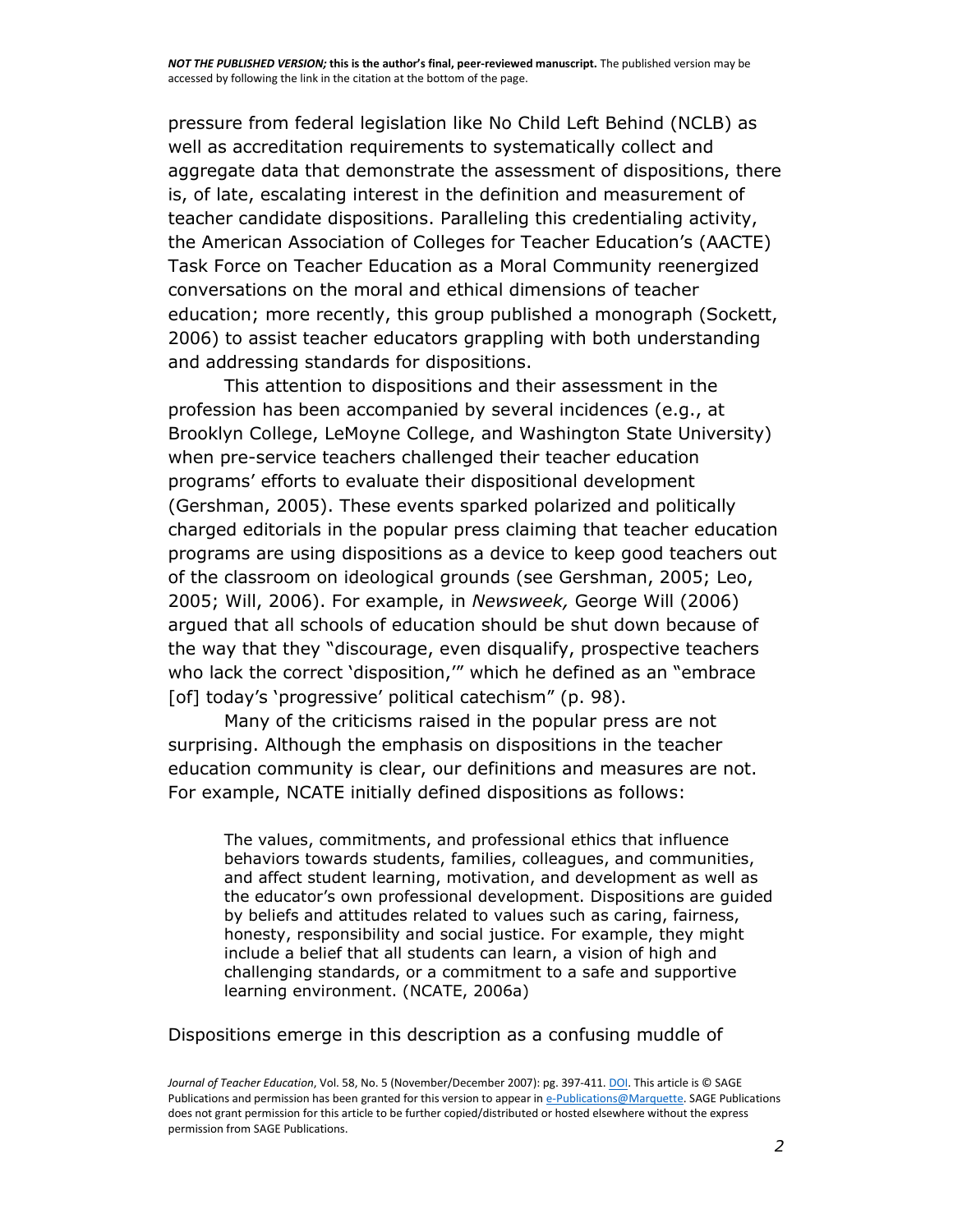"values" that are "guided by beliefs and attitudes that are related to values" and "might include a belief" that ultimately influences behaviors.

NCATE has recently attempted to address the confusion and accompanying criticism. In response to John Leo's (2005) editorial accusing schools of education of using "disposition theory" to impose a "group think" of "culturally left agenda" associated with social justice, Arthur Wise (2005), president of NCATE, disavowed any ideological tendencies in NCATE, including any official NCATE disposition toward social justice**,** although he cleverly questioned whether anyone would propose adopting a goal of social injustice. According to Wise, the professional dispositions needed to help all children learn—"honesty, responsibility, fairness" (Wise, 2005)—derive from the creation of model core state-licensing standards created in 1992 under the aegis of the Council of Chief State School Officers and embraced by INTASC, which form the basis for most state licensing standards. A closer look at these core licensing standards revealed 36 dispositions that extend far beyond such core constructs as "honesty, responsibility, and fairness" (INTASC, 1992).

Later, Wise (2006) pointed out factual flaws in the criticisms leveled against both institutions of teacher education and NCATE as the widely employed accrediting body. More significant, Wise defended NCATE's inclusion of dispositions as a standard to be evaluated, specifically naming two professional dispositions—fairness and belief that all students can learn—that are expected in candidates graduating from teacher education programs meeting accreditation standards. He also defended the legitimacy of each institution of teacher education selecting its own set of desired dispositions. Wise identified possible program-selected dispositions that range from the controversial to those more commonly accepted. On the more controversial end is the University of Alabama's commitment to "promote social justice . . . and to recognize individual and institutionalized racism." This commitment was an effort to learn from the state of Alabama's past mistakes of supporting racial discrimination and segregation, according to an unpublished letter written by the dean of the University of Alabama's College of Education (Wise, 2006). The more generally accepted dispositions that Wise named include those found in teachers who are caring, collaborative, and reflective. According to Wise, these

*Journal of Teacher Education*, Vol. 58, No. 5 (November/December 2007): pg. 397-411[. DOI.](http://dx.doi.org/10.1177/0022487107307949) This article is © SAGE Publications and permission has been granted for this version to appear i[n e-Publications@Marquette.](http://epublications.marquette.edu/) SAGE Publications does not grant permission for this article to be further copied/distributed or hosted elsewhere without the express permission from SAGE Publications.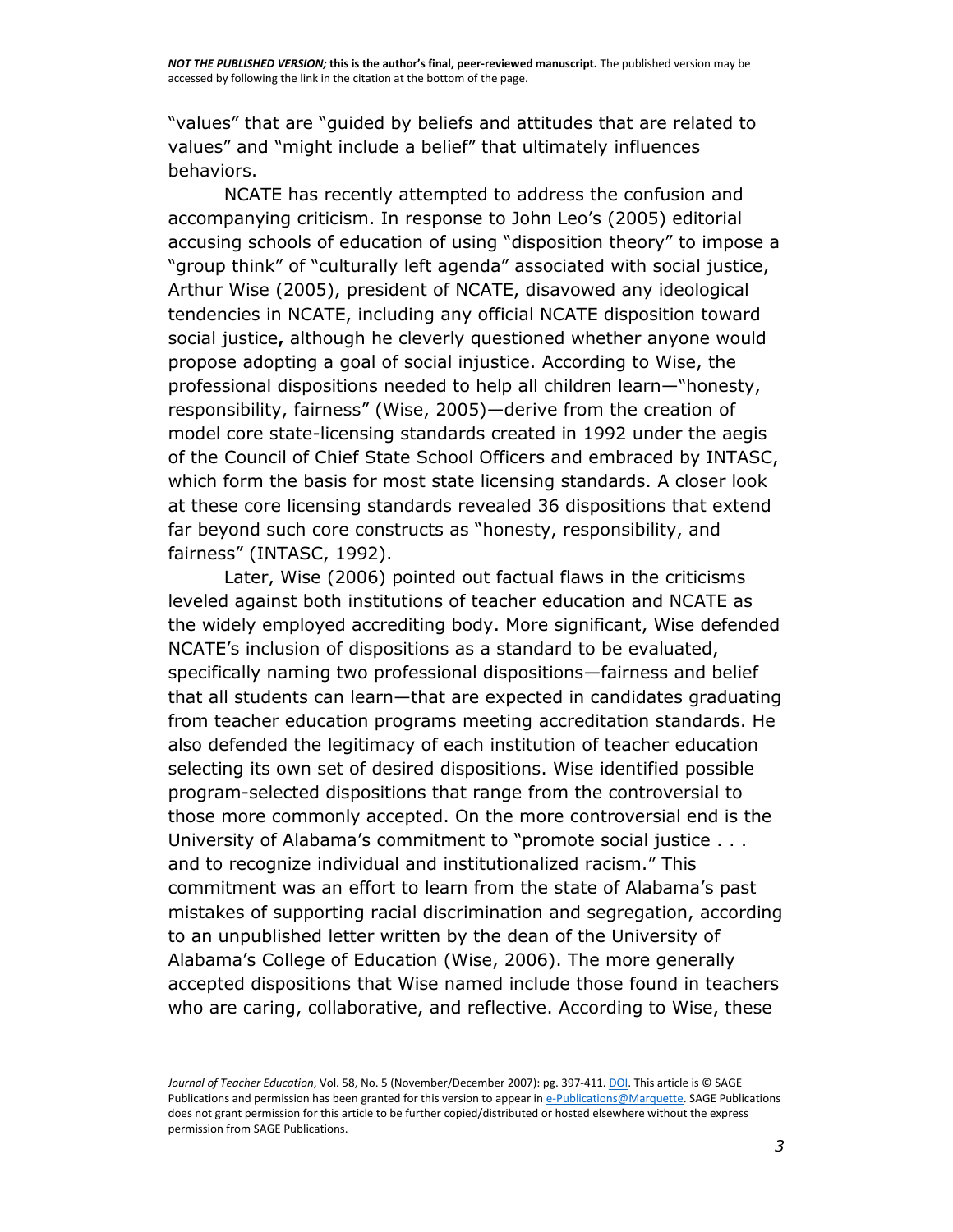and any other dispositions are not to be measured in isolation; they are to be measured only as translated into observable behaviors.

In several iterations, NCATE has continued to address the confusion surrounding dispositions. For example, one revised definition that appeared in a list of "Glossary Additions and Edits" dated March 2006 reads:

*Professional dispositions:* The behaviors demonstrated as educators interact with students, families, colleagues, and communities, which are expected of professionals and support student learning and development. NCATE expects candidates to demonstrate classroom behaviors that are consistent with the ideas of fairness and the belief that all students can learn. Based on their mission, professional education units may determine additional professional dispositions they want candidates to develop. NCATE expects institutions to assess professional dispositions based on observable behavior in educational settings. (NCATE, 2006b)

More recently, the glossary of the NCATE standards that were adopted in spring of 2007 that will go into effect in fall 2008 reads, "The definition of *professional dispositions:* To be determined," indicating that more work will be done in this critical area in the near future.

Although the responses offered by Wise and NCATE begin to provide much-needed clarity, especially in the naming of two primary dispositions—fairness and a belief that all children can learn—the position remains confusing. In the Board Action's revised definition (NCATE, 2006b), convoluted reasoning abounds as dispositions are defined as "behaviors," consistent with "ideas" and "belief," that are then assessed based on "observable behavior." The circular reasoning likely reveals more reaction to stinging criticism than logic in examining how the issue of dispositions may be flawed either in the policies of NCATE or in the field of teacher education. The "to be determined" nature of professional dispositions in the more recently adopted standards that will go into effect in fall 2008 suggest that NCATE is cognizant of the need for continued study and discussion.

In 2005, Schussler, Stooksberry, and Bercaw observed that there is a "paucity of literature directly addressing the dispositions of teacher candidates, particularly in clearly defining dispositions and offering means by which to authentically engage teacher candidates

*Journal of Teacher Education*, Vol. 58, No. 5 (November/December 2007): pg. 397-411[. DOI.](http://dx.doi.org/10.1177/0022487107307949) This article is © SAGE Publications and permission has been granted for this version to appear i[n e-Publications@Marquette.](http://epublications.marquette.edu/) SAGE Publications does not grant permission for this article to be further copied/distributed or hosted elsewhere without the express permission from SAGE Publications.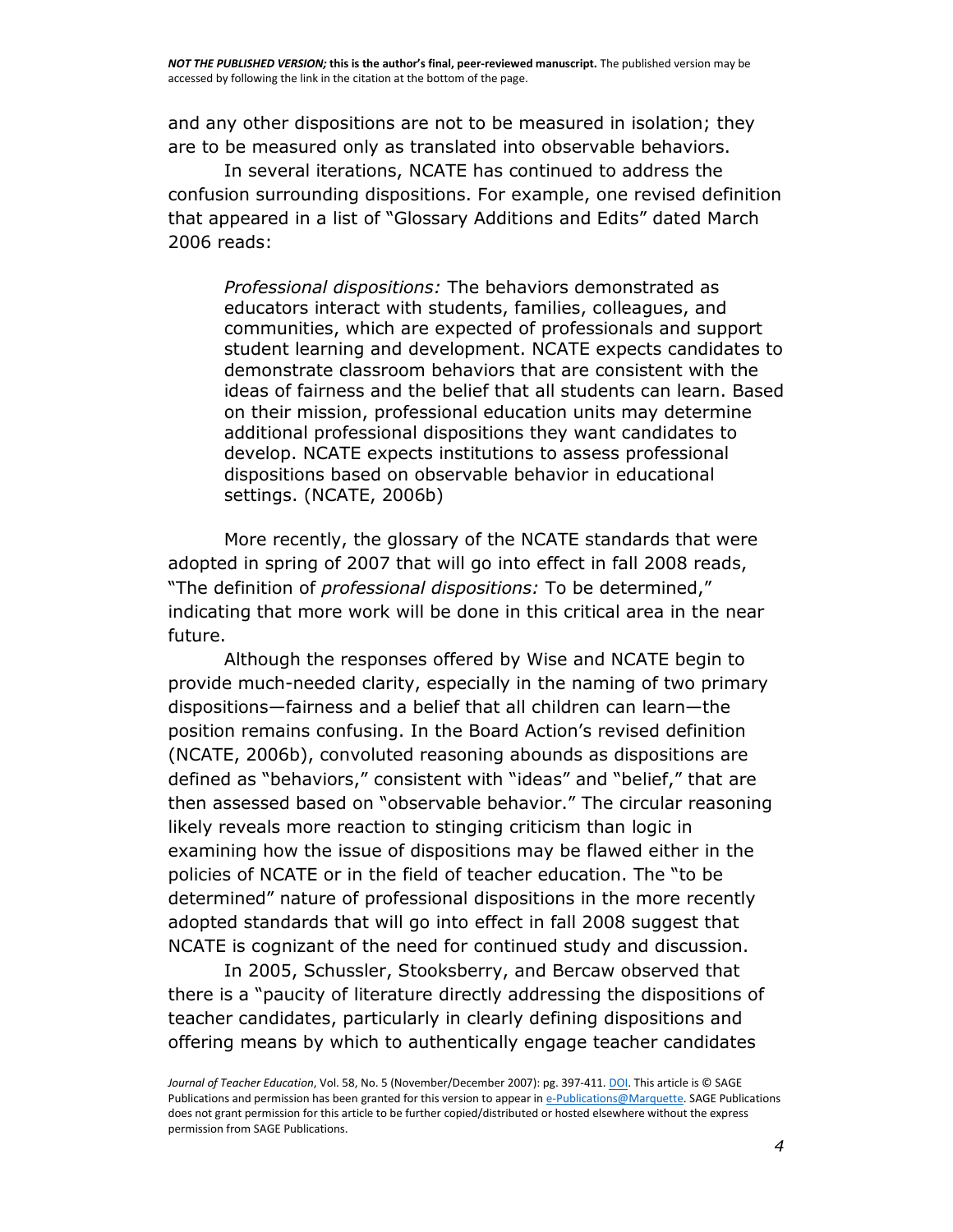and teacher educators in their identification, analysis and development" (p. 2). The continuing lack of clarity around dispositions requires internal examination and clarification of what we mean by dispositions, the role that they play in the preparation of candidates fit for teaching, whether they can and should be assessed, and if so, in which ways and with which tools. Indeed, the task of engaging in serious study, reflection, and dialogue around the issue of dispositions is far from complete and seriously overdue. Although the most salient reason for reexamination is improvement of our work, at this point, as a profession, we must also proactively critique our own thinking and policies about dispositions lest we become victims of critical reaction, some misplaced and some warranted by our own lack of clarity.

In this article, we offer a conceptual analysis of various literatures surrounding the dispositions debate to clarify and critique how dispositions are currently framed and understood in teacher preparation. We summarize three common approaches to understanding and assessing dispositions and critique the limitations of each. We then present recommendations that can serve as a framework for continued discussion.

## **Analysis of Literature Salient**

The current emphasis on dispositions, sparked by demands to hold teacher education programs accountable for outcomes, flows from a multifaceted history of research and discussions about requisite dispositions and qualities of effective teachers, described variously as *personality variables* (Gage, 1963a), *temperament*, *attitudes* (Getzels & Jackson, 1963), *beliefs* (Richardson, 1996), *manner* (Fenstermacher, 1992), *morals*, and *virtues* (Sockett, 2006). Conceptualizing and identifying dispositions currently fall into three general categories in the literature: belief statements, personality traits, and inference from behaviors. Accompanying these various approaches are suggested avenues for measuring them. Although each approach offers perspective on the question of dispositions, each is significantly flawed.

# *Dispositions as Beliefs and Attitudes*

Connecting dispositions to beliefs reflects the considerable emphasis on teacher beliefs research in recent years (Kagan, 1992; Nespor, 1987; Pajares, 1992; Richardson, 1990, 1996). There is some

*Journal of Teacher Education*, Vol. 58, No. 5 (November/December 2007): pg. 397-411[. DOI.](http://dx.doi.org/10.1177/0022487107307949) This article is © SAGE Publications and permission has been granted for this version to appear i[n e-Publications@Marquette.](http://epublications.marquette.edu/) SAGE Publications does not grant permission for this article to be further copied/distributed or hosted elsewhere without the express permission from SAGE Publications.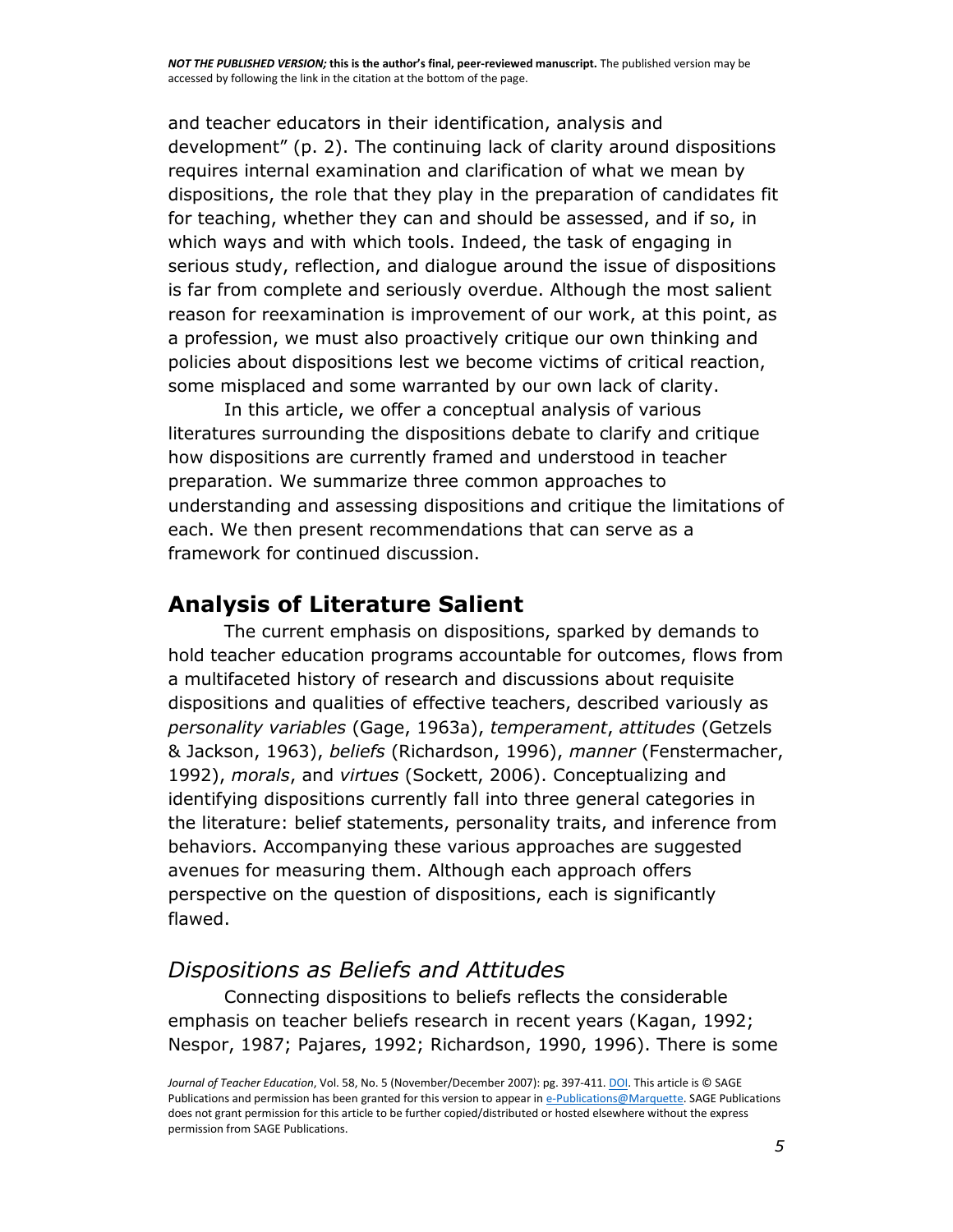agreement about the relationship of knowledge to beliefs; the connections between emotion, affect, and beliefs; the role of prior experience in developing and sustaining beliefs; the episodic nature of beliefs; and their resiliency even in light of conflicting information or experience (Richardson, 1996). Most of this research suggests the need for greater emphasis in teacher education on interrogating and surfacing beliefs, analyzing beliefs in action, and reflecting on practice, often with the assistance of a critical partner(s) or using practical arguments (Fenstermacher, 1994).

In this framework, dispositions are linked to humanistic, existential belief statements (Mullin, 2003) often closely aligned with content-filled propositional statements. They follow a consistent model, beginning with an affective focus (Wilkerson, 2006) stated as, "The candidate believes/values/appreciates/recognizes . . . " followed by a statement of content. In recent years, much of this "belief and attitude" linked to content approach reflects the grave concern among educators about the differential academic achievement among culturally diverse students as well as the striking disconnect between the cultures of the increasing number of diverse students and their teachers (Garmon, 2004; Haberman, 1996; Hollins & Guzman, 2005; Peterson, Cross, Johnson, & Howell, 2000; Sleeter, 2001). Attempts to measure beliefs typically use Likert-type scale surveys or questionnaires (Dee & Henkin, 2002; Pettus & Allain, 1999; Pohan & Aguilar, 2001; Sachs, 2004) or written reflections (Abernathy, 2002; Strickland, Weinstein, Thomas, Pierce, & Stuckey, 2005). Although attention has been directed toward evaluating the efficacy of various dispositional measures using belief statements (Brown, 2004), little research explores the link between these beliefs and actual teacher efficacy, with some results actually showing little correlation (Sachs, 2004).

Equating dispositions with content-laden belief statements is problematic, however, in at least two ways. At the simplest level, students' responses to belief statement measures may reflect their ability to read their professors' expectations and supply the answer most likely desired by faculty, revealing little about the dispositions of the candidates. Wilkerson (2006) has argued that candidates' affective attitudes toward specific content and behavior need to be assessed lest they abandon those behaviors when their professors are no longer looking. Candidates who are that disingenuous, however, will have

*Journal of Teacher Education*, Vol. 58, No. 5 (November/December 2007): pg. 397-411[. DOI.](http://dx.doi.org/10.1177/0022487107307949) This article is © SAGE Publications and permission has been granted for this version to appear i[n e-Publications@Marquette.](http://epublications.marquette.edu/) SAGE Publications does not grant permission for this article to be further copied/distributed or hosted elsewhere without the express permission from SAGE Publications.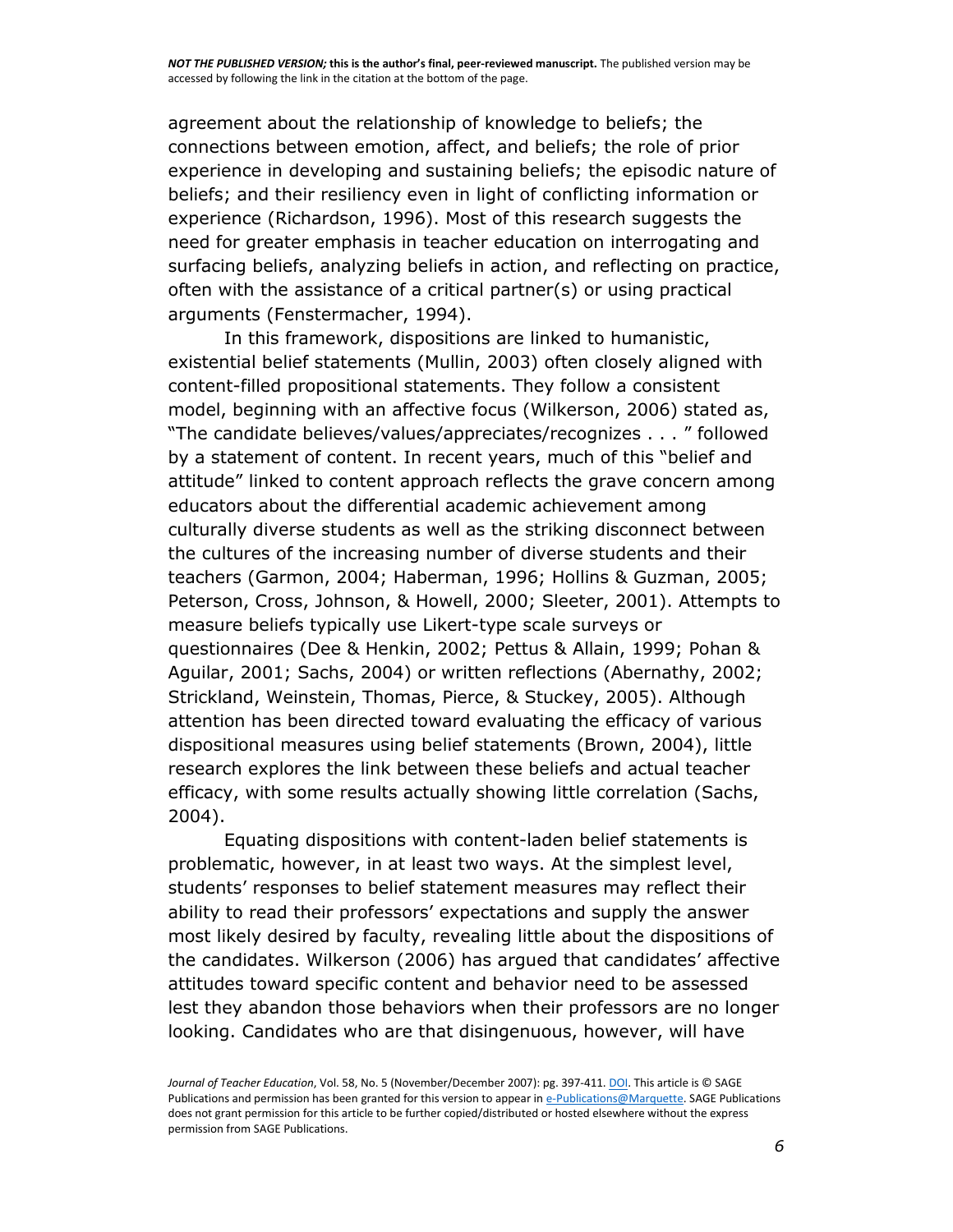little problem being as deceptive about their affect and belief as they are about their behaviors.

Still, even if students provide sincere answers, this approach is conceptually flawed. Although teacher candidates may at times indicate the nature of their dispositions by the responses they give to Likert-type scale test items or in written reflections, that indication is certainly not a given. For example, one disposition included in the INTASC (1992) document "Model Standards for Beginning Teachers' Licensing, Assessment, and Development: A Resource for State Dialogue" states, "The teacher appreciates the cultural dimensions of communication. He/She responds appropriately, and seeks to foster culturally sensitive communication by and among all students in the class" (p. 25). Another disposition is stated as follows: "The teacher realizes that subject matter knowledge is not a fixed body of facts but is complex and ever-evolving" (INTASC, 1992, p. 14). Although dispositions may be inherent in these statements from INTASC, the greater emphasis in the statements is on an exposure to knowledge such as a rudimentary introduction to sociolinguistics or the historical development of a content area discipline—that would inform such recognition. This flaw may be even more pronounced in attempts to assess the meaning of pre-service candidates' level of agreement with specific test items related to racial, class, or gender diversity—for instance, "Students from lower socioeconomic backgrounds typically have fewer educational opportunities than their middle-class peers" or "Teachers often expect less from students from the lower socioeconomic class" (Pohan & Aguilar, 2001). Pre-service teachers' responses may be the result of limited cultural experience or lack of exposure to specific information, revealing more about their knowledge acquisition than their potential dispositional orientation toward the content. When students are presented with theoretical and empirical information on the topics being assessed, when they have more extensive field exposure, or when they experience greater maturation, perhaps even occurring after program completion, their responses to the belief statements may very well change.

Simply put, equating dispositions with agreement with contentladen belief statements reduces dispositions to acquisition of an identified knowledge base, in effect erasing the distinction between knowledge and dispositions. A more accurate understanding is to break the supposed connection between belief statements and

*Journal of Teacher Education*, Vol. 58, No. 5 (November/December 2007): pg. 397-411[. DOI.](http://dx.doi.org/10.1177/0022487107307949) This article is © SAGE Publications and permission has been granted for this version to appear i[n e-Publications@Marquette.](http://epublications.marquette.edu/) SAGE Publications does not grant permission for this article to be further copied/distributed or hosted elsewhere without the express permission from SAGE Publications.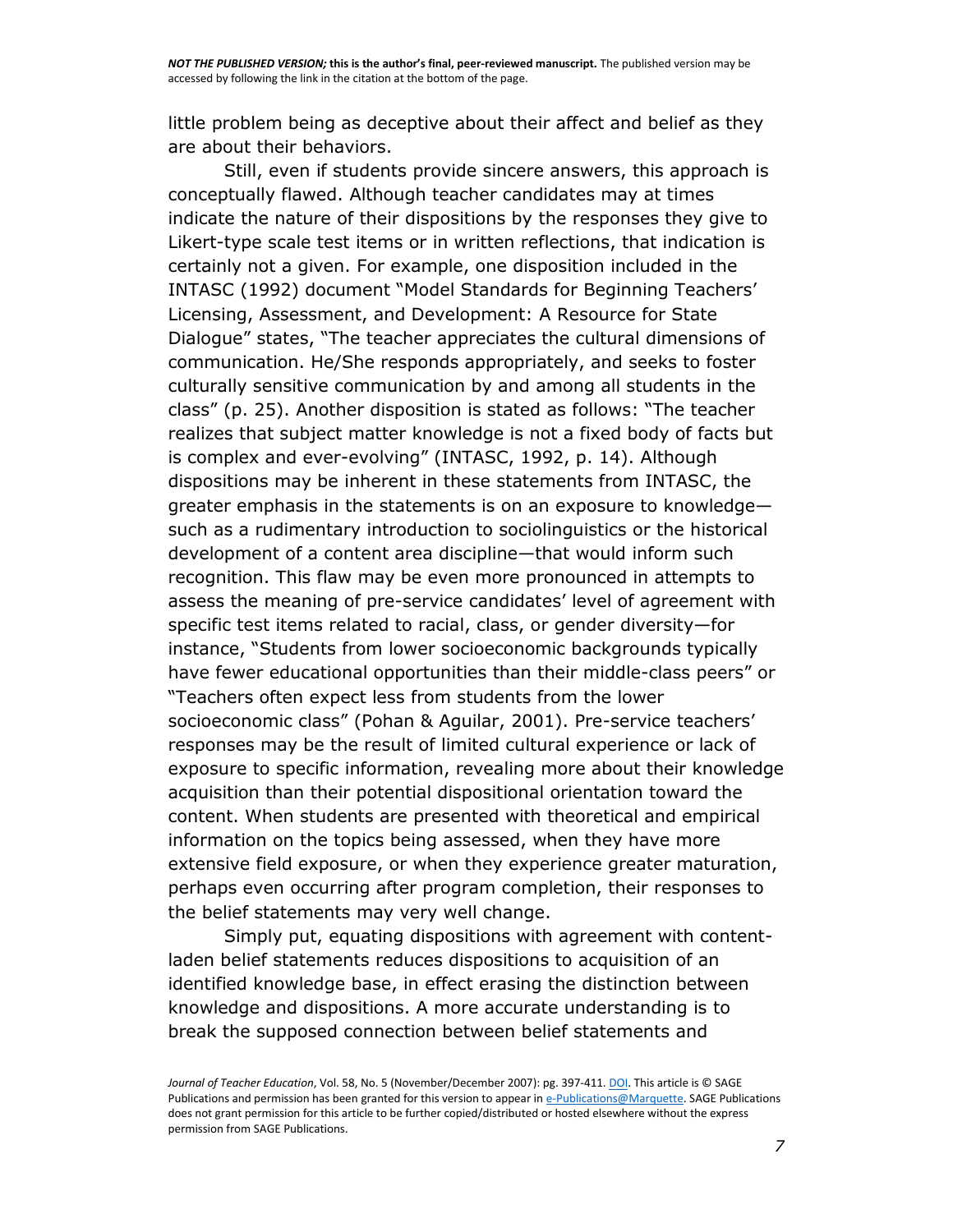dispositions and instead call belief statements what they are statements of knowledge—because they so frequently reflect what a pre-service teacher has had opportunity to learn. Pre-service teachers' willingness to accept the knowledge or to imbue it with personal interpretation or commitment may very well rest on the dispositions that they possess; the belief statements themselves, however, are better understood as knowledge.

## **Dispositions as Personality Traits**

A second approach, one that has been labeled a psychodynamic approach (Mullin, 2003), defines dispositions as personality traits that produce consistent patterns of behavior in individuals. This understanding of dispositions surfaced in the field of education several decades ago. In the preface to the first *Handbook of Research on Teaching*, Gage (1963b) argued that the "personality and characteristics" of the teacher is one of the three "central variables" important in teaching and in research on teaching (p. vi). Gage distinguished characteristics like "the teacher's age, sex, social class, and years of experience" (p. vii), from personality traits or "individual differences among teachers in ability, knowledge, attitude, temperament, and the like" (p. vii). In the scientific language of the time, Getzels and Jackson (1963) suggested that "the personality of the teacher is a significant variable in the classroom. Indeed, some would argue, it is the most significant variable" (p. 506). During this era, educational researchers sought to determine and measure the particular "human characteristics on which teachers differ and which can be hypothesized to account, in part, for differences in teacher effectiveness" (Gage, 1963a, p. 119) using instruments like the Minnesota Teacher Attitude Inventory (MTAI), the Minnesota Multiphasic Personality Inventory (MMPI), Guilford Personality Inventories, the Authoritarianism F-Scale, and a host of other measures of temperament, along with behavior observation and rating scales, to suggest relationships between personality variables and student performance. Ryans' (1960) extensive Teacher Characteristic Study, for example, was designed to assist administrators and teacher educators in selection of teachers and teacher candidates based on their characteristics.

These major studies of personality variables and their connections to teaching effectiveness revealed varied findings, even

*Journal of Teacher Education*, Vol. 58, No. 5 (November/December 2007): pg. 397-411[. DOI.](http://dx.doi.org/10.1177/0022487107307949) This article is © SAGE Publications and permission has been granted for this version to appear i[n e-Publications@Marquette.](http://epublications.marquette.edu/) SAGE Publications does not grant permission for this article to be further copied/distributed or hosted elsewhere without the express permission from SAGE Publications.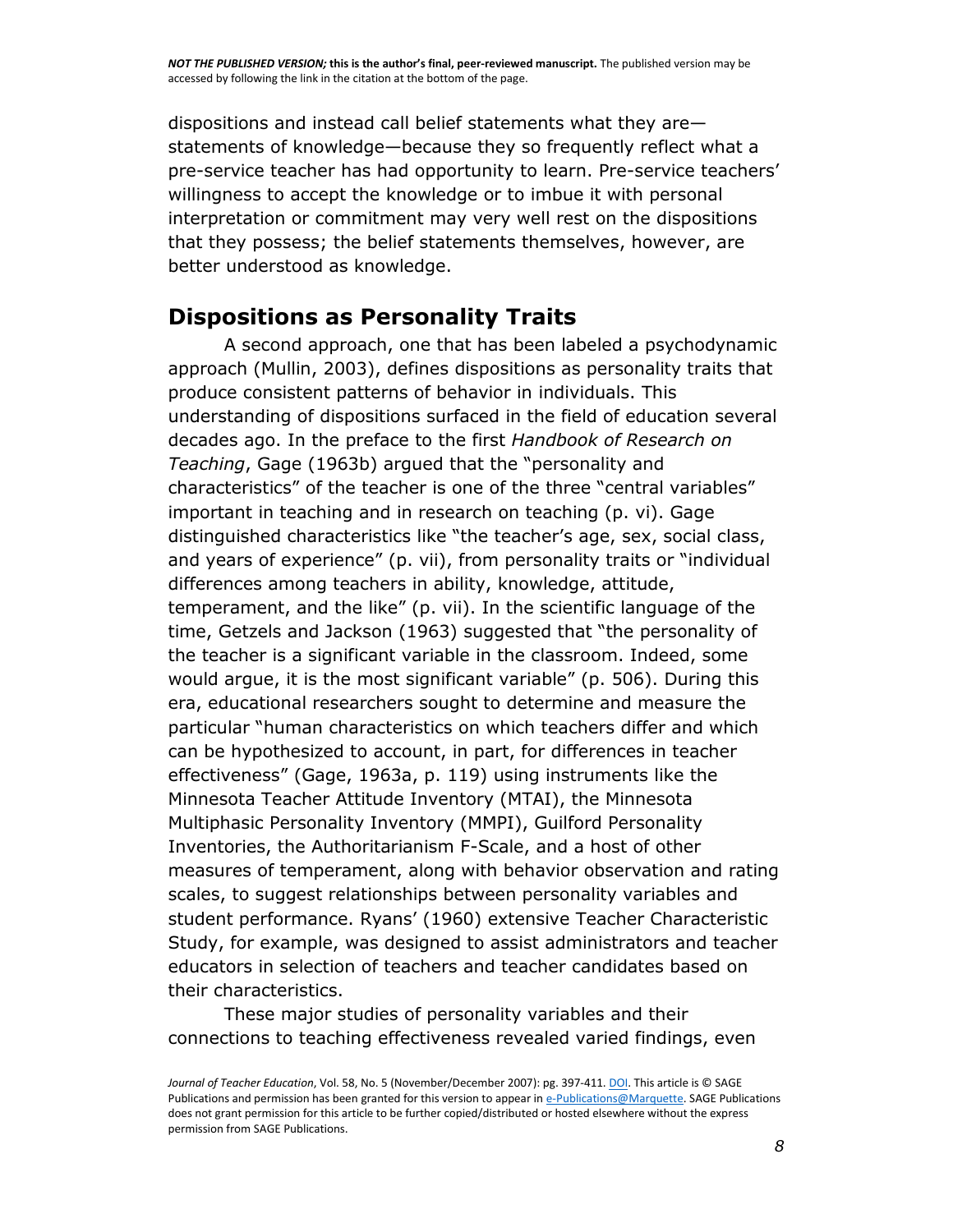"pedestrian results" (Getzels & Jackson, 1963, p. 579), in part because of the wide variety of theories of personality in use, the complexity of the construct, and the atheoretical nature of much of the research. As a result, until recently, little research in this area continued. In fact, Munby, Russell, and Martin (2001) considered Getzels and Jackson's chapter in Gage's 1963 *Handbook of Research on Teaching* as "mark[ing] the close of work on teacher personality" (p. 891). Current interest in teacher dispositions, however, has generated renewed efforts to develop teacher disposition assessment instruments based on personality traits. The Educational Testing Service (ETS), for example, is currently developing such a tool based on the Big Five personality traits (Roberts, 2006), including such continua as introversion/extroversion and agreeableness/criticality. This emerging work appears to focus on the development of a formative, rather than summative, tool to support development of dispositions deemed appropriate rather than to serve as a screen for candidates with inappropriate dispositions.

This psychological approach is also problematic for several reasons. Knowledge and skills can be learned and chosen; Wise's (2005) examples of ethical dispositions—honesty, responsibility, and fairness—can be learned and chosen. The long-held definition of dispositions held in the community of behavioral scientists, on the other hand, is distinctly different in that it lacks that element of choice. According to Damon (2005), *dispositions* as used in the field of psychology refers to those characteristics of personality that develop early in life and significantly influence the development of one's life course. In Damon's words, "A disposition is a 'trait' or 'characteristic' that is embedded in temperament and 'disposes' a person towards certain choices and experiences that can shape the person's future" in a manner relatively constant over time and individual development. For the field of teacher education to adopt the term without adhering to its accepted meaning in the field in which it is most frequently employed (a field, for better or worse, that has a strong historical connection to teacher preparation) reveals, at best, naïve thinking associated with the academic silo effect and, at worst, short-sighted arrogance. To adopt the term while supplying our own definition leaves the field of teacher educators vulnerable to looking foolish and uninformed.

*Journal of Teacher Education*, Vol. 58, No. 5 (November/December 2007): pg. 397-411[. DOI.](http://dx.doi.org/10.1177/0022487107307949) This article is © SAGE Publications and permission has been granted for this version to appear i[n e-Publications@Marquette.](http://epublications.marquette.edu/) SAGE Publications does not grant permission for this article to be further copied/distributed or hosted elsewhere without the express permission from SAGE Publications.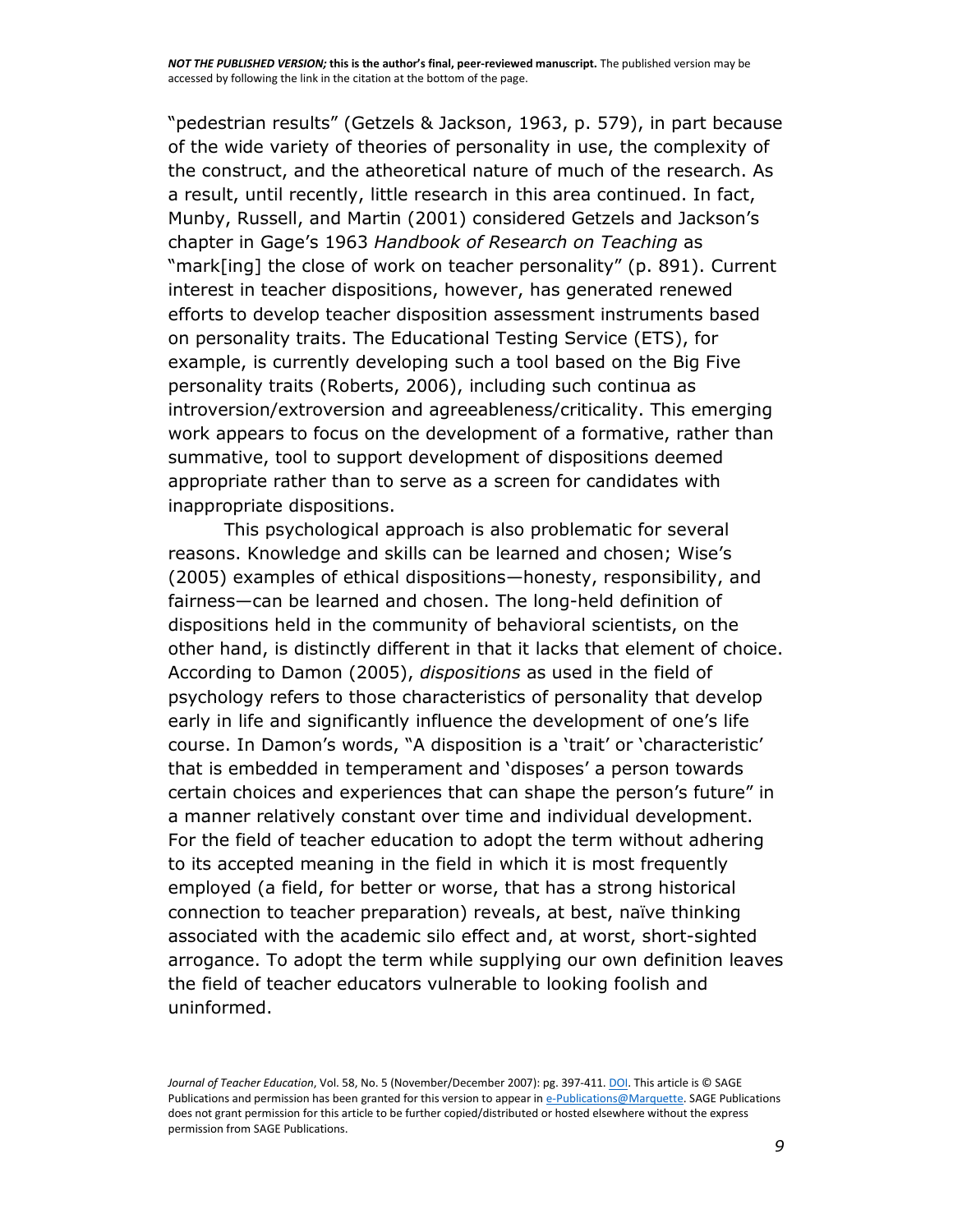If we were to adopt the more widely accepted understanding of the term, however, problems still remain. Personality traits, such as "extroversion" or "agreeableness" (Pervin & John, 1999), may support teacher quality in some cases. However, conflating dispositions with relatively immutable personality traits is based on troublesome assumptions that good teachers, whatever their context or discipline, should all possess an identifiable set of specific personality traits, and that all students, themselves aggregately representing the entire spectrum of known personality traits, will learn from teachers who homogenously possess that one limited set. As earlier researchers (Washburne & Heil, 1960) noted, the personality of the student interacts with the personality of the teacher, making it implausible and futile to search for the personality qualities of the ideal teacher. In addition, a focus on personality traits could reduce the job of teacher educators to gatekeepers who administer psychological tests at the point of program entry, based on an assumption that screening out candidates who lack the "good teacher" personality traits is necessary. These assumptions are neither empirically verifiable nor logically reasonable. Furthermore, if the dispositions listed under the INTASC (1992) core standards (e.g., honesty, fairness, responsibility) are the goals that we aspire to reach, the notion of personality traits is misplaced and the term *disposition* is inaccurate and problematic.

## **Dispositions Inferred From Observable Behaviors**

A final approach to understanding dispositions identifies them as meaningfully understandable and measurable primarily when directly linked to behaviors (Diez, 2006; Mullin, 2003; NCATE, 2006b; also, G. Ladson-Billings, personal communication, February 1, 2005). This approach matches the somewhat ambiguous directions of NCATE for teacher education units to measure dispositions initially in terms of students' "familiarity" with dispositions and then indirectly as implied in observable behaviors (NCATE, 2006a). Wise (2006) clarified that ambiguity by stating unequivocally that dispositions are measured "by translating them into observable behaviors in school settings." A later version, albeit still confusing, attempt to clarify the definition of dispositions (NCATE, 2006b) places an even greater emphasis on this approach by explicitly equating dispositions with behaviors and linking their assessment exclusively to observable behaviors. This approach is particularly complex because of the muddy linkage that exists between

*Journal of Teacher Education*, Vol. 58, No. 5 (November/December 2007): pg. 397-411[. DOI.](http://dx.doi.org/10.1177/0022487107307949) This article is © SAGE Publications and permission has been granted for this version to appear i[n e-Publications@Marquette.](http://epublications.marquette.edu/) SAGE Publications does not grant permission for this article to be further copied/distributed or hosted elsewhere without the express permission from SAGE Publications.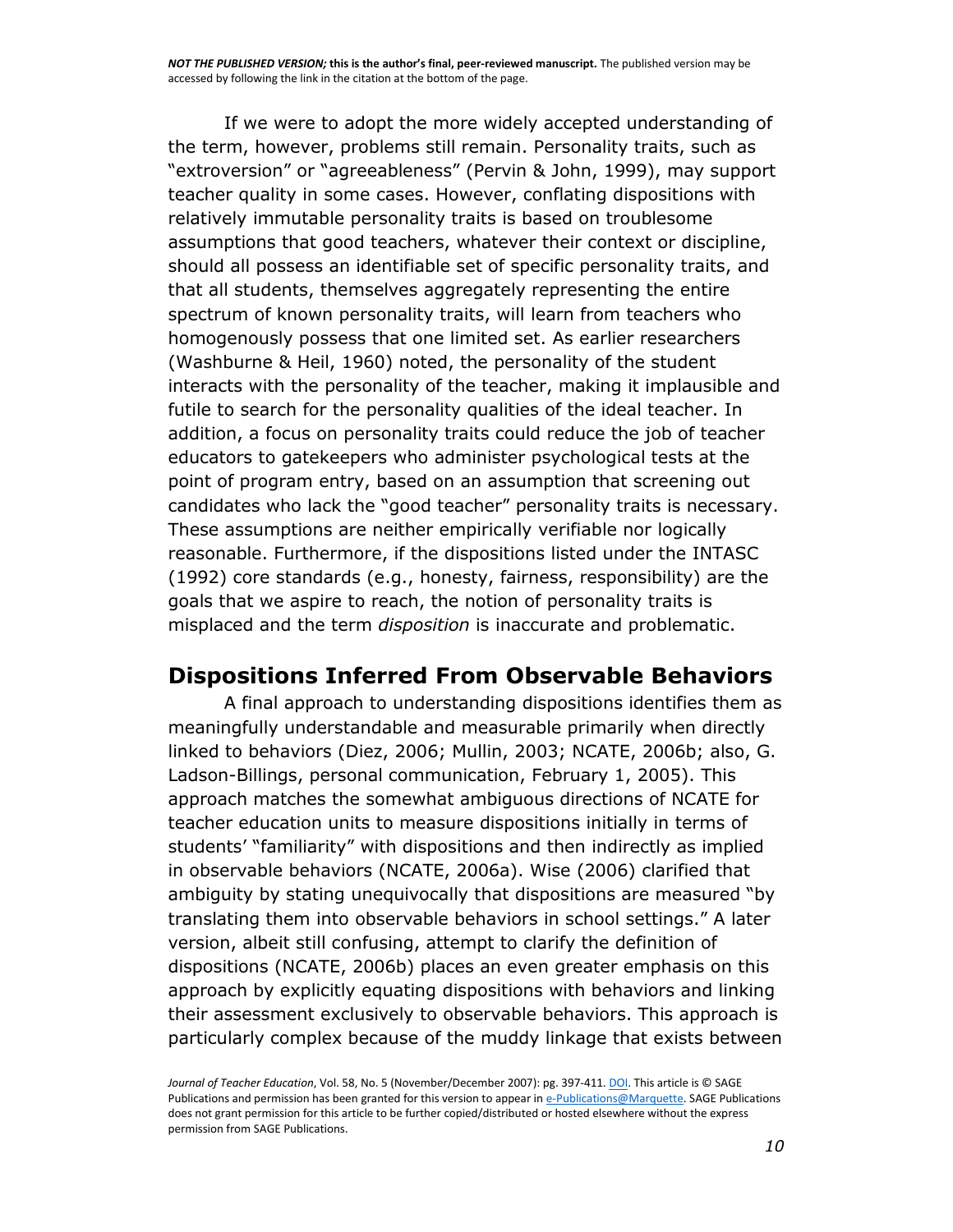a person's interior values and his or her behavior. The interiority of an individual is inherently and ultimately inaccessible to the observer and attempts to externally identify and measure an individual's interior reality are the grist of courtroom debate and the fodder of potential lawsuits. Yet common sense and experience tell us that behavior can accurately be described as frequently, if not always, flowing congruently from interior values, dispositions, and moral convictions. This complexity, then, calls for a more nuanced analysis.

Evaluating teacher behaviors has a considerable history in research on teaching (see Medley & Mitzel, 1963). Earlier efforts often conflated behaviors with dispositions, with measurement frequently relegated to simple behavioral checklists that are ineffective in their reductionist nature. This approach is still in practice as institutions attempt to provide proof of their candidates' appropriate dispositions via observations of behavior, proof that is then distilled into reports of aggregated, numerical data for accreditation purposes. Although preservice teachers' behaviors may indeed indicate dispositions, this approach is problematic at several levels.

Using behaviors as a starting point for determining dispositions requires a clean chain of cause and effect; in reality, the inference is imprecise. Any given behavior, whether interactive or pedagogical, may or may not reflect a specific disposition. The behaviors of candidates may tell us more about their knowledge of appropriate skills, their conviction concerning the value of a given practice, or a reading of the classroom context via novices' eyes, leaving identification of the underlying dispositions open to considerable misinterpretation. Attempts to relate dispositions to specifically identified pedagogical behavior are also inherently risky given the consistent shifts in thought as to what constitutes best practice, for which students, and in what contexts. A spot check of the history of pedagogical theory during the past 50 years reveals widely varied recommendations, often based on such slippery elements as the topics chosen for study, the sample of participants studied, the research methodology used, and the ideological perspective of the researcher. Yet even if we were able to limit this process to current recommended practices, the approach is still suspect given the widely divergent thinking about what constitutes good practice at any grade level or in any content area. Controversies surrounding such issues as ability grouping or subject-level tracking, classroom management, or

*Journal of Teacher Education*, Vol. 58, No. 5 (November/December 2007): pg. 397-411[. DOI.](http://dx.doi.org/10.1177/0022487107307949) This article is © SAGE Publications and permission has been granted for this version to appear i[n e-Publications@Marquette.](http://epublications.marquette.edu/) SAGE Publications does not grant permission for this article to be further copied/distributed or hosted elsewhere without the express permission from SAGE Publications.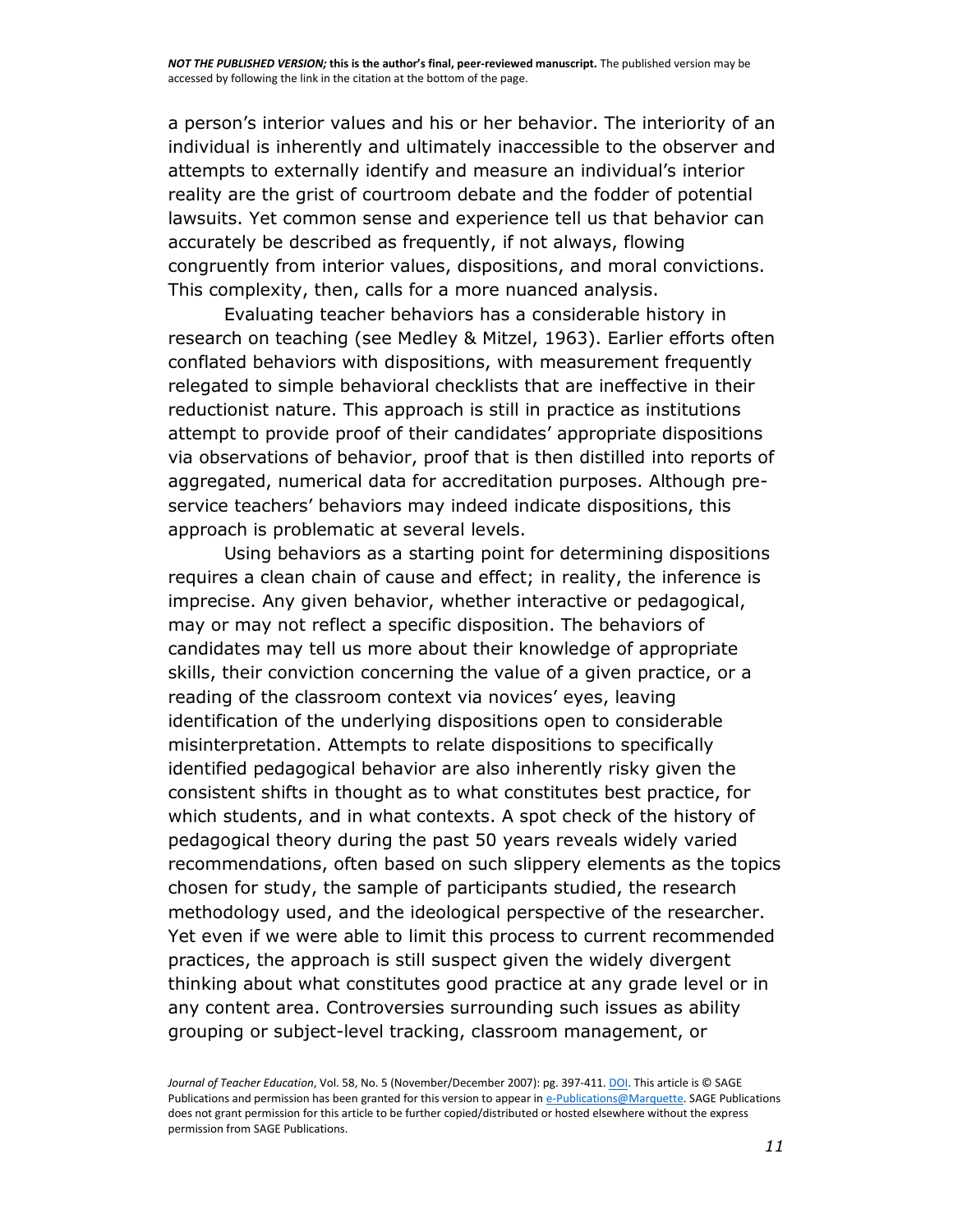teaching reading demonstrate the potential minefield of linking dispositions too closely to specific pedagogical approaches.

In addition to this ambiguity, the problems associated with determining the dispositions that underlie behavior are amplified when the process rests on the perspectives of individual teacher educators alone. Accounting for the contextual and cultural differences in how teacher behaviors are understood and valued requires a broader base of stakeholders. For example, caring pedagogy often associated with White female teachers (Noddings, 1984) comprises a type of skills and knowledge manifested in a specific warm, nurturing style. Some educators of color, however, describe a pedagogy of caring displayed by effective African American teachers interacting with students of color that is marked by a much more demanding, strict style (Delpit, 1995; Foster, 1997; Thompson, 1998). Though distinctly different, both styles could spring from a similar disposition of care. Similarly, both styles of behavior could imply vastly different dispositions depending on the perspective of the evaluator. An accurate inference clearly requires perspective and insight drawn from cultural and contextual understanding. If dispositions are to be inferred from behaviors, teachers working in the local context, as well as parents of the children being served, must be included in the process.

If numerical checklists of behavior are abandoned and a broader base of stakeholders informs the assessment process, are there potentially successful ways to deduce dispositions from observed behaviors? Perhaps there are, through more qualitative, relationally based approaches, but even these must be approached cautiously because the level of inference remains significant lest behavior and disposition simply be equated. For example, to attribute dispositional motives to actions, the teacher educator must engage the pre-service teacher in conversation about belief statements connected to the behaviors exhibited and, from those belief statements, further infer the underlying dispositions. Although this method may be an admittedly legitimate attempt to safeguard against the vagaries of flawed inferences, the means of assessment can drive the definition of dispositions; the assessments could link observable actions to articulated belief statements without the underlying dispositions being clearly named. At worst, this approach either erases any meaningful distinction between dispositions and behaviors or simply returns to content-laden belief statements. The result is circular logic that can

*Journal of Teacher Education*, Vol. 58, No. 5 (November/December 2007): pg. 397-411[. DOI.](http://dx.doi.org/10.1177/0022487107307949) This article is © SAGE Publications and permission has been granted for this version to appear i[n e-Publications@Marquette.](http://epublications.marquette.edu/) SAGE Publications does not grant permission for this article to be further copied/distributed or hosted elsewhere without the express permission from SAGE Publications.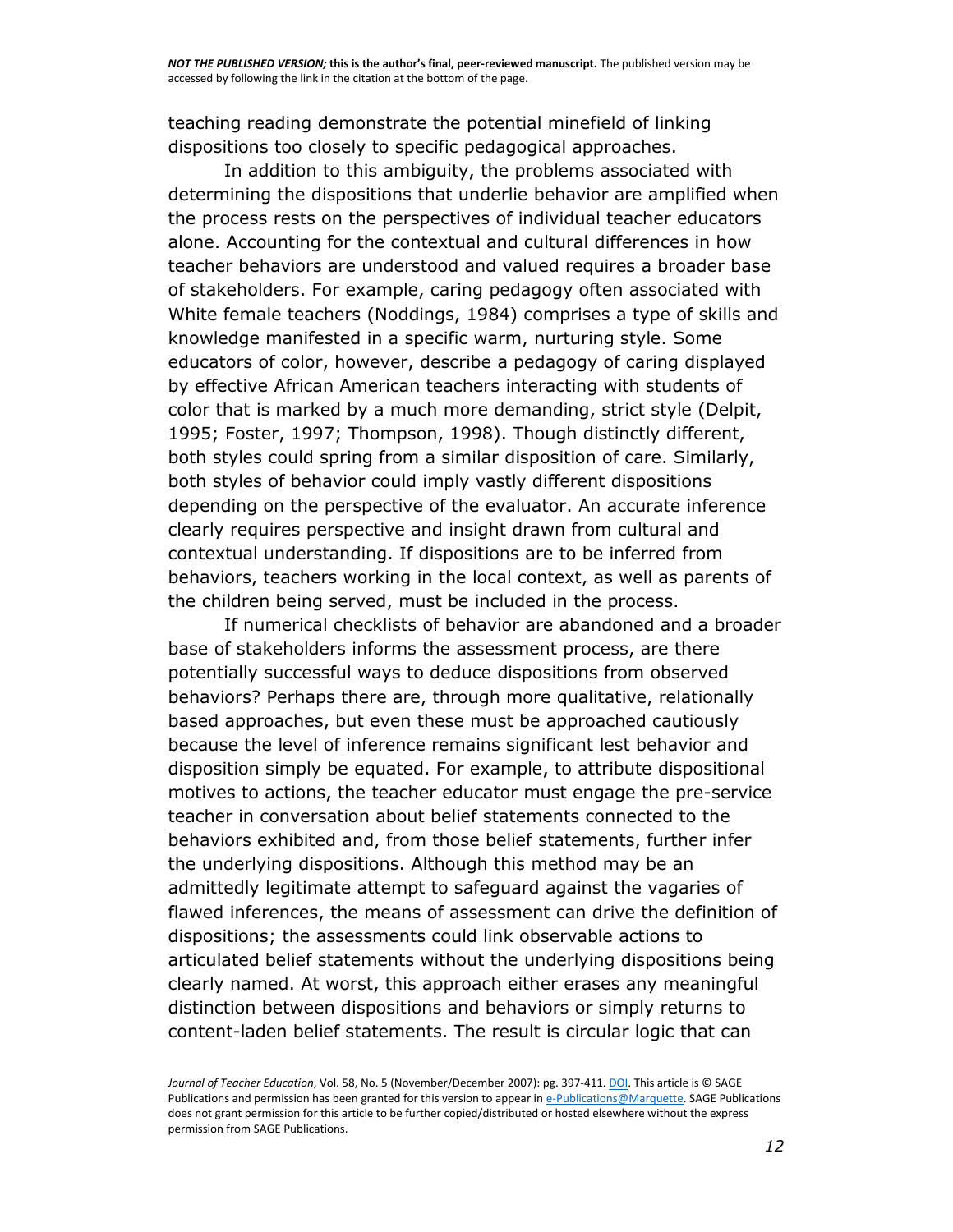simply reinforce the initial inference. The danger of this circular reasoning is embedded in NCATE's (2006b) revised definition in which professional dispositions are conflated with behaviors.

At best, this more nuanced, qualitative approach can allow teacher educators to identify the dispositions that underlie and motivate a pre-service teacher's actions and, in fact, help the candidate understand dispositions and how they intersect and produce behaviors. In one program, qualitative interviews measured dispositions, understood behaviorally, in entry-level candidates. Before entering the teacher education program, students responded to openended questions about their activities; following were probes designed to elicit a sense of duration, intensity, frequency, and conditions of the behavior (Mullin, 2003). Diez (2006) described an intensive, thorough system for assessing dispositions based on observed behavior of candidates already involved in teacher education. This process involved collaborative dialogue between a teacher candidate and the teacher educator centered on the candidate's videotaped classroom performance. Through this discussion, teacher educators inferred the dispositions that motivated behavior, assessed the sufficiency of the behavior, and provided candidates with guidance, support, and, if warranted, encouragement to exit the program (Diez, 2006). This process holds considerable promise; however, the successful identification happens only when the observation is preceded by thorough and clear conversations on the nature of dispositions, the dispositions valued in a particular context, and the ways in which behaviors may or may not demonstrate the desired dispositions. Although this process may simply be good teacher education, when coupled with close observation and extensive follow-up interviews, the amount of faculty time required to do this well is considerable and, in some contexts, perhaps unrealistic.

Given the complications associated with inferring dispositions from observable behaviors, a better approach is to disentangle dispositions from observable behaviors. Let behaviors first stand as what they are: the skills that pre-service teachers demonstrate based on knowledge that they have acquired. This position aligns with the actual content of the INTASC list of dispositions (1992) where the affective belief statements are typically followed by statements implying observable actions, such as, "The teacher appreciates the cultural dimensions of communication. S/He responds appropriately,

Journal of Teacher Education, Vol. 58, No. 5 (November/December 2007): pg. 397-411. **DOI.** This article is © SAGE Publications and permission has been granted for this version to appear i[n e-Publications@Marquette.](http://epublications.marquette.edu/) SAGE Publications does not grant permission for this article to be further copied/distributed or hosted elsewhere without the express permission from SAGE Publications.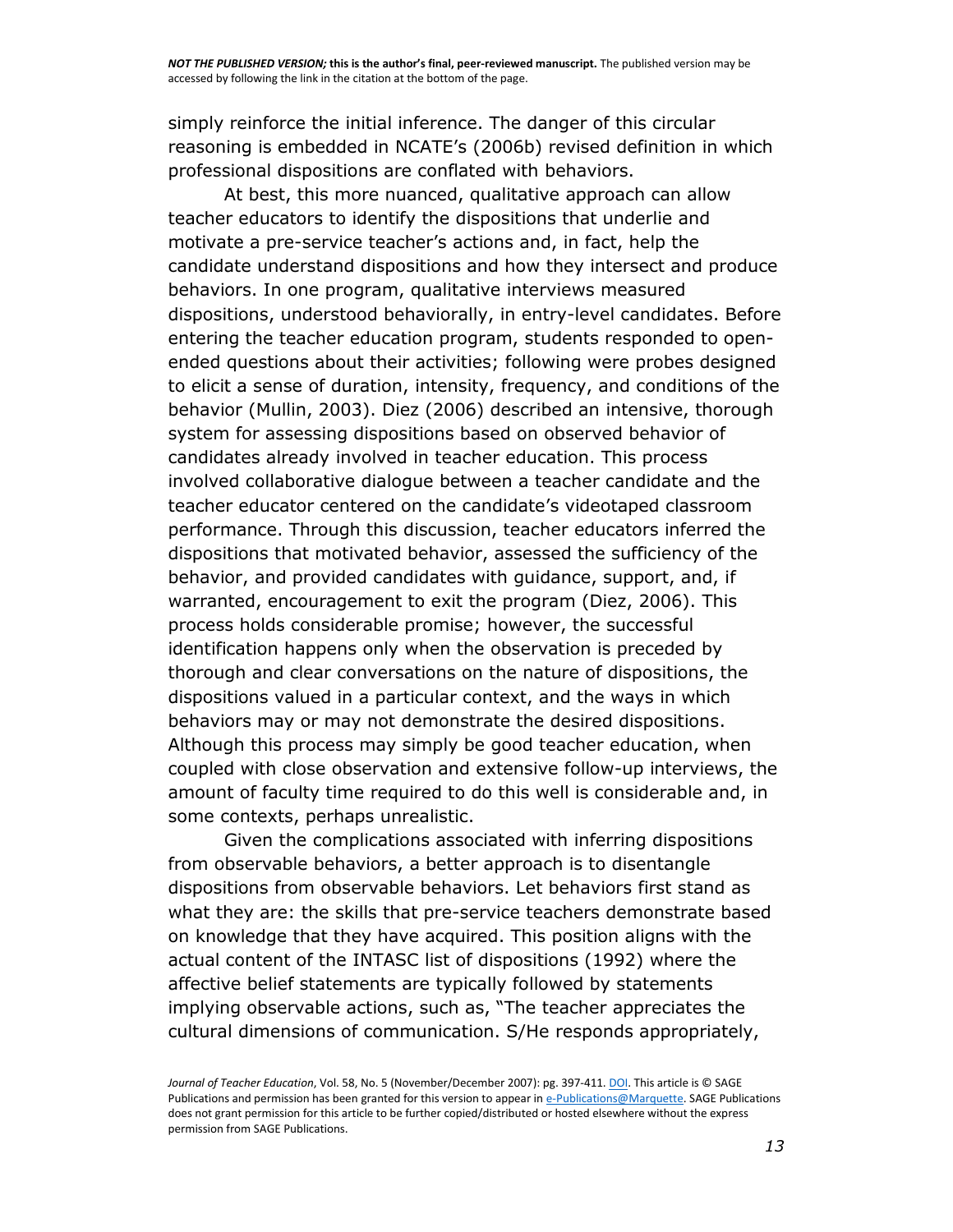and seeks to foster culturally sensitive communication by and among all students in the class" (p. 25) and "The teacher realizes that subject matter knowledge is not a fixed body of facts but is complex and everevolving. S/He seeks to keep abreast of new ideas and understandings in the field" (p. 14). These behaviors may reflect dispositions; indeed, skills and dispositions are certainly not cleanly separate. Yet determining which specific behaviors accurately reflect the desired disposition will depend on several variables. Again, even when the behaviors are identified, they still must first be understood as skills framed by contextual and cultural nuance that may or may not have been learned by a pre-service teacher. The process of inferring a strong, clear connection to dispositions and using that inference as data to determine the dispositional suitability of teacher candidates for accreditation agencies is laden with potential pitfalls and abuses.

#### **Recommendations: A Moral Turn**

The preceding critique of literature surrounding the dispositions dilemma exposes flaws in how we currently think about and assess dispositions. Belief statements are best understood as acquired knowledge, not dispositions. Personality traits are too static, and teaching contexts are too fluid and complex to conceive of dispositions as a reduction of ideal personality traits for teachers. Observable behaviors, although they may reflect dispositions, often should be first understood as indicators of learned (or unlearned) skills and not as clear, uncomplicated indicators of dispositions. Yet critique without recommendation is disheartening and unproductive, and we are left with gaps waiting to be filled.

As an initial step, we suggest that the profession significantly dissociate itself from the term *disposition* and remove the word from the field's current trinity of knowledge, skills, and dispositions in its lexicon about professional standards for teachers. This move need not leave a moral vacuum in the profession; to the contrary, this extraction may provide several important opportunities. As currently employed in the accreditation process, the term *dispositions* is clumsily and inaccurately borrowed from the behavioral sciences, rendering it ineffectual; furthermore, given the amount of inflammatory baggage recently attached to it, the term's removal might circumvent continued controversy, even if only for a time. More important, removing the term can provide a greater space for revitalizing discussions for a

Journal of Teacher Education, Vol. 58, No. 5 (November/December 2007): pg. 397-411. **DOI.** This article is © SAGE Publications and permission has been granted for this version to appear i[n e-Publications@Marquette.](http://epublications.marquette.edu/) SAGE Publications does not grant permission for this article to be further copied/distributed or hosted elsewhere without the express permission from SAGE Publications.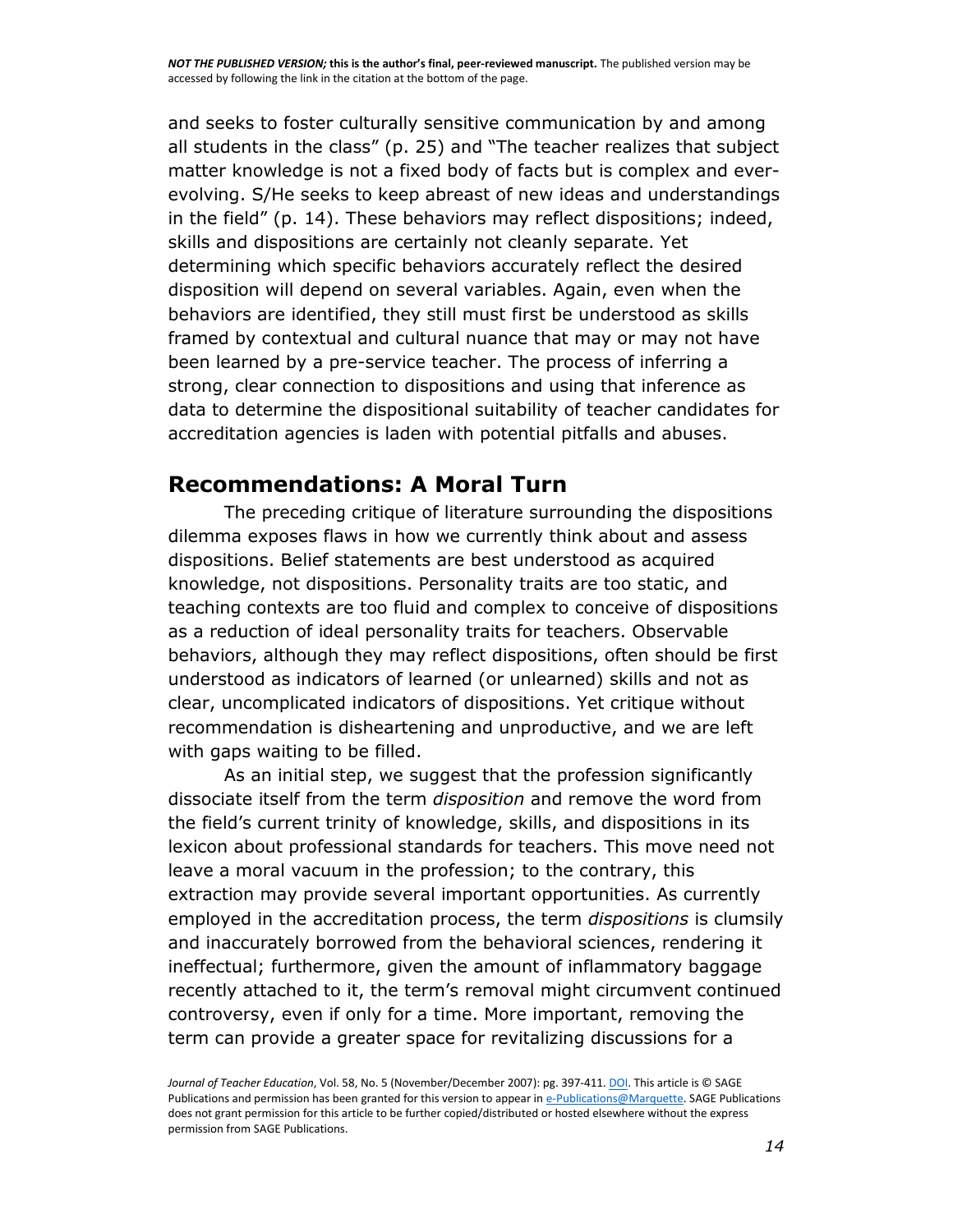richer understanding of the qualities that underlie knowledge and skills in those persons fit for teaching as well as some possible direction on how to form and to evaluate those qualities. To spark such discussion, we present the following recommendations.

## *Reclaiming the Moral*

Our major recommendation, one that serves as an umbrella for those that follow, is to unabashedly resurrect and reclaim the moral in teaching. Teaching has long been understood as a moral activity with a rich history in philosophy (Beyer, 1997; Goodlad, Soder, & Sirotnik, 1990; Hansen, 2001a, 2001b; Sockett, 2006: Strike, 1996). Across many generations, philosophers such as Confucius, Plato, Socrates, Aristotle, Kant, Herbart, and the like explicitly maintained that teaching, at heart, involves a moral relationship between a teacher and a student. Yet as the scientific curriculum-making forces of the early twentieth century gained a firm footing in teacher education (Kliebard, 1975), as foundations courses in philosophy of education dwindled in number, and as the mantra of accountability has been increasingly sounded in recent years, the field has nearly buried these fundamental and important ideas.

Sadly, the word *moral* often brings to mind images of a type of morality associated with strict prescriptions for individual thought and behavior, trepidation about wandering into religious territory, or fear of lawsuits. Yet the moral dimensions in teacher education—not to be conflated with this narrow notion of morality— involve viewing the moral in teaching as an "orientation towards practice, a way of perceiving the work and its significance" that manifests itself in "countless forms of human interaction" (Hansen, 2001b, p. 827) in the classroom and in schools. Dewey embraced a pragmatic understanding of the moral as a constant consciousness that knowledge and one's actions based on knowledge interact in the social world with significant consequences on others (Hansen, 2006). In that understanding, moral and ethical implications attend all our actions; acknowledging and examining these implications is our responsibility as members of society and especially as teachers and as teacher educators. Rather than abdicating the dialogue and allowing a default definition of the moral to prevail—one that is often ineffective in its rigidity—reclaiming this broader view of the moral ultimately may be liberating because it could provide the space for assisting future teachers in developing an

*Journal of Teacher Education*, Vol. 58, No. 5 (November/December 2007): pg. 397-411[. DOI.](http://dx.doi.org/10.1177/0022487107307949) This article is © SAGE Publications and permission has been granted for this version to appear i[n e-Publications@Marquette.](http://epublications.marquette.edu/) SAGE Publications does not grant permission for this article to be further copied/distributed or hosted elsewhere without the express permission from SAGE Publications.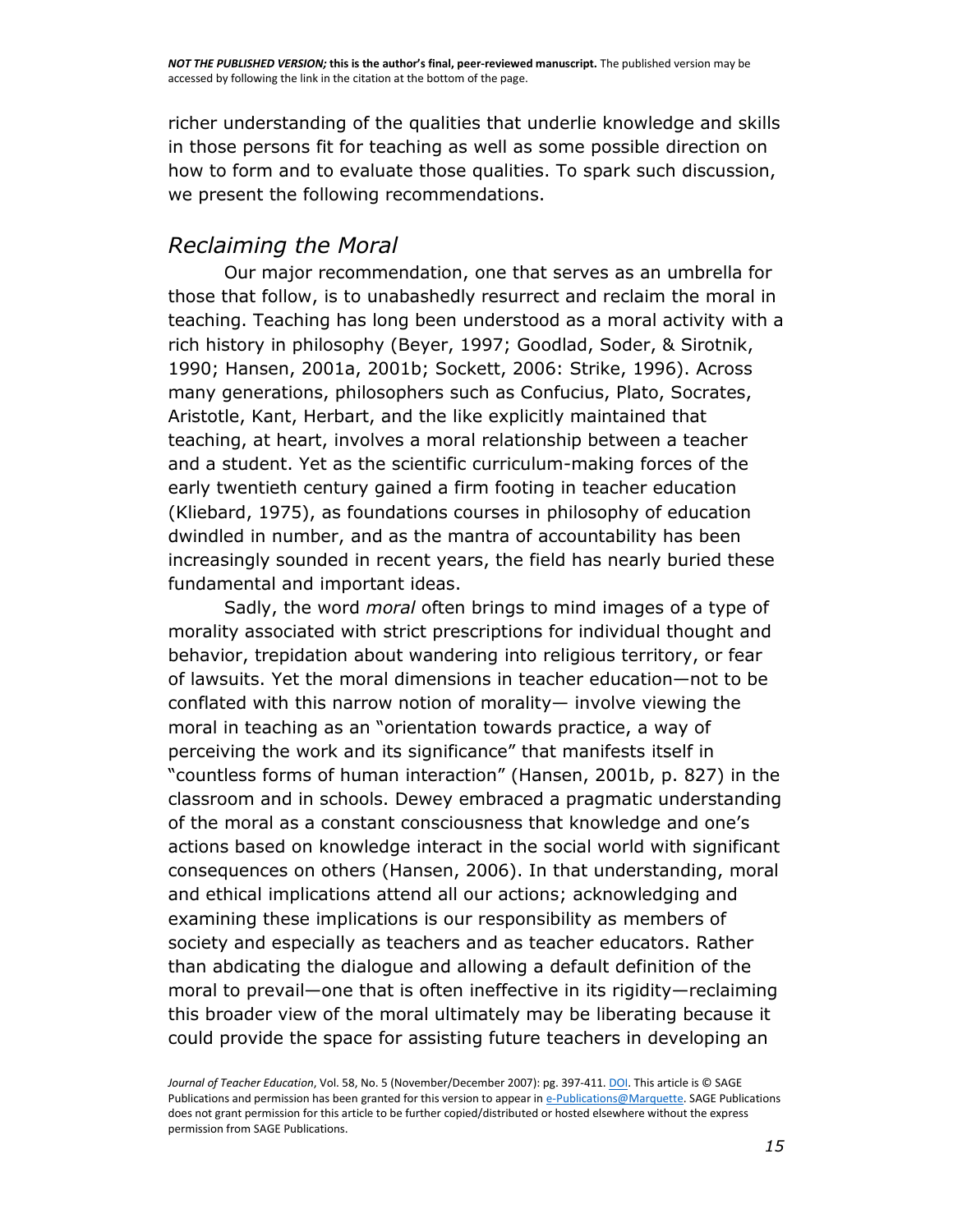expanded, clarified understanding of the importance of contextualizing knowledge and its effects in the social world. Conversations with preservice teachers about the moral aspects of teaching provide an opportunity to say, "No, this isn't what we mean by moral. Instead, this is what we mean and this is why."

So what *do* we mean? Given an embrace of the moral as the content that deserves our attention, we suggest that there are two distinctive ways in which a moral turn can be understood and employed in teacher education. The first relies on Hansen's (2001a) notion of "moral sensibility," and the second involves a code of ethics for the profession. This twofold distinction in understanding the moral, in turn, opens the door for greater clarity in assessment. Although this discussion, at first glance, may appear to be a semantic exercise of substituting terms, we believe that this analysis of the space formerly known as dispositions can serve the field well.

#### *Moral sensibility*

According to Hansen (2001a), a moral sensibility, reflected in both thought and emotion and apparent in the "*way* in which a teacher thinks and acts" (p. 33; emphasis in original), connects both who a teacher is as well as his or her conduct "under a unifying outlook or orientation" (p. 39). In other words, a moral sensibility is an orientation toward the student and the profession that serves as the foundation of teacher thought and action. Thus, a moral sensibility (or its lack) produces, underlies, shapes, and sustains what the teacher knows, how the teacher makes sense of that knowledge, and the ways in which the teacher chooses to act in response to knowledge and circumstances. This moral sensibility is more deep-seated than either measurable beliefs or observable behaviors and, though perhaps related to personality traits, it is less static and immutable and can be encouraged, learned, and chosen. Though a moral sensibility may be manifested and made visible in behaviors, such as making oneself available to students after hours or giving students multiple opportunities to succeed in a class, and may prompt belief statements, such as the conviction that all children can learn, it is deeper and more foundational than either knowledge or skills. As Hansen (2001a) explained, "A teacher's moral sensibility should be understood as an achievement in its own right . . . it is not like a tool that a teacher

*Journal of Teacher Education*, Vol. 58, No. 5 (November/December 2007): pg. 397-411[. DOI.](http://dx.doi.org/10.1177/0022487107307949) This article is © SAGE Publications and permission has been granted for this version to appear i[n e-Publications@Marquette.](http://epublications.marquette.edu/) SAGE Publications does not grant permission for this article to be further copied/distributed or hosted elsewhere without the express permission from SAGE Publications.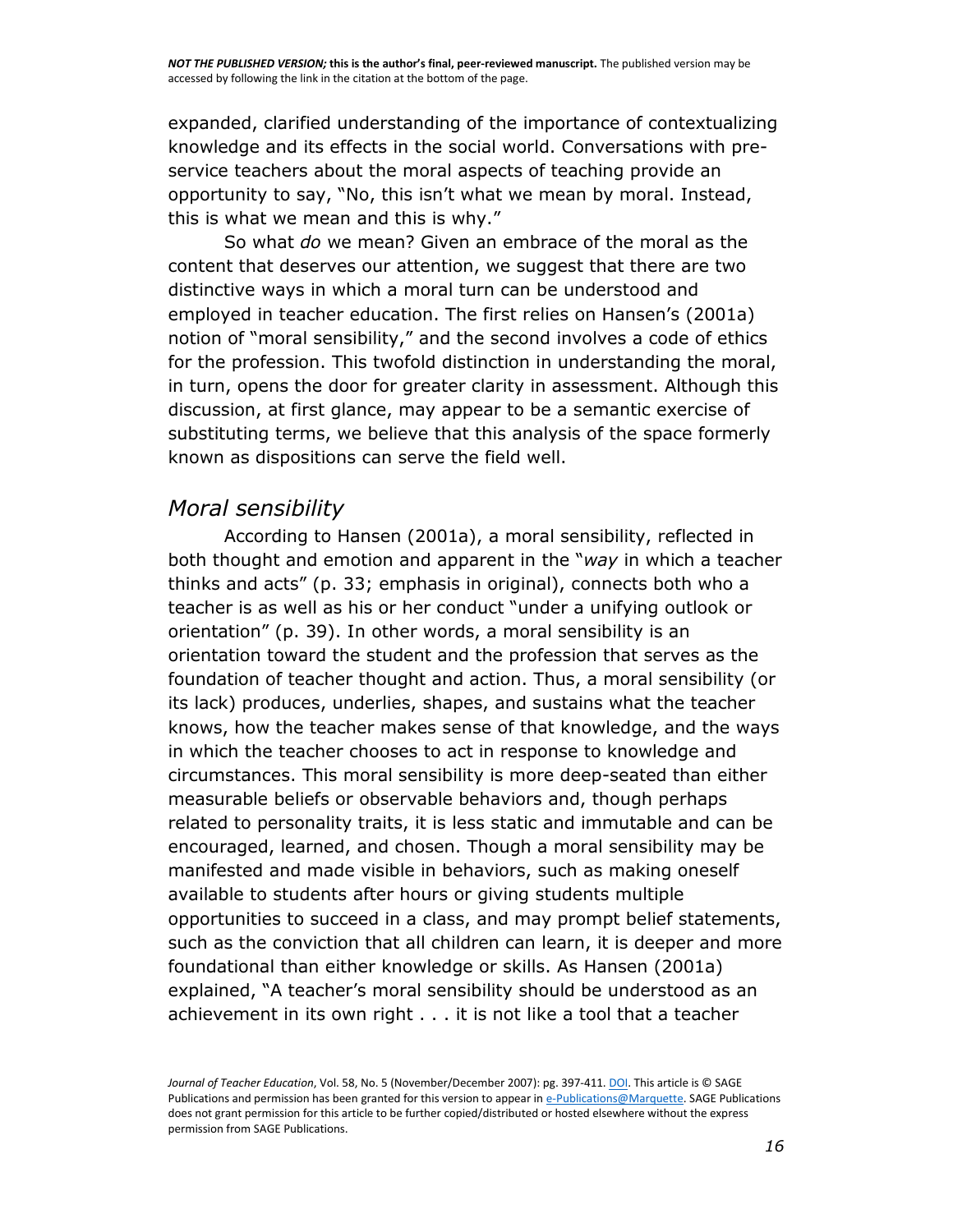pulls out of a box and then replaces once he or she has done the sensible thing" (p. 38).

Examples of the qualities needed in teachers, identified by numerous educators over time, consistently reflect the ingredients of a moral sensibility. Dewey (1933/1964), for example, described important qualities needed for reflective thinking: open-mindedness, wholeheartedness, and intellectual responsibility; Freire (1998) described qualities of progressive teachers including humility, lovingness, courage, patient impatience, and a joy of living, among others. Haberman (1996) similarly identified a set of personal qualities found in the teachers whom he deemed "star teachers" for urban students, including persistence, caring, personal responsibility, love of learning, courage, confidence, reflectivity linked to action, and humble admission of fallibility. In various Catholic institutions of higher education, intellectual competence, openness to growth, reflectivity, lovingness expressed in deeds as well as words, *cura personalis* (care for the whole person), an action-oriented solidarity with the poor, and a commitment to doing justice (International Commission on the Apostolate of Jesuit Education, 1994; Kolvenbach, 1993, 2000) are cited as critical attributes of teachers. Many of the aforementioned values or qualities comprise a moral sensibility and demonstrate the possible breadth of the category, a breadth that may invite local, contextualized determination of which qualities warrant attention, as Wise (2006) similarly suggested for dispositions.

#### *A code of ethics*

In the context of reclaiming the broad moral nature of teaching, there is also value in identifying a specific subset of that broader category in the form of a basic code of ethics. For our second recommendation, then, we call for the various organizations representative of the profession (e.g. American Association for Colleges of Teacher Education and Association of Teacher Educators) to create a set of specific, foundational ethics inherently connected to teaching. Ideally, this code would explicitly name those ethical qualities most fundamental to the professional practice of teaching and give clear descriptions of the behaviors that would or would not exemplify those ethical positions. Equally important, the code would be applied uniformly to the profession.

*Journal of Teacher Education*, Vol. 58, No. 5 (November/December 2007): pg. 397-411[. DOI.](http://dx.doi.org/10.1177/0022487107307949) This article is © SAGE Publications and permission has been granted for this version to appear i[n e-Publications@Marquette.](http://epublications.marquette.edu/) SAGE Publications does not grant permission for this article to be further copied/distributed or hosted elsewhere without the express permission from SAGE Publications.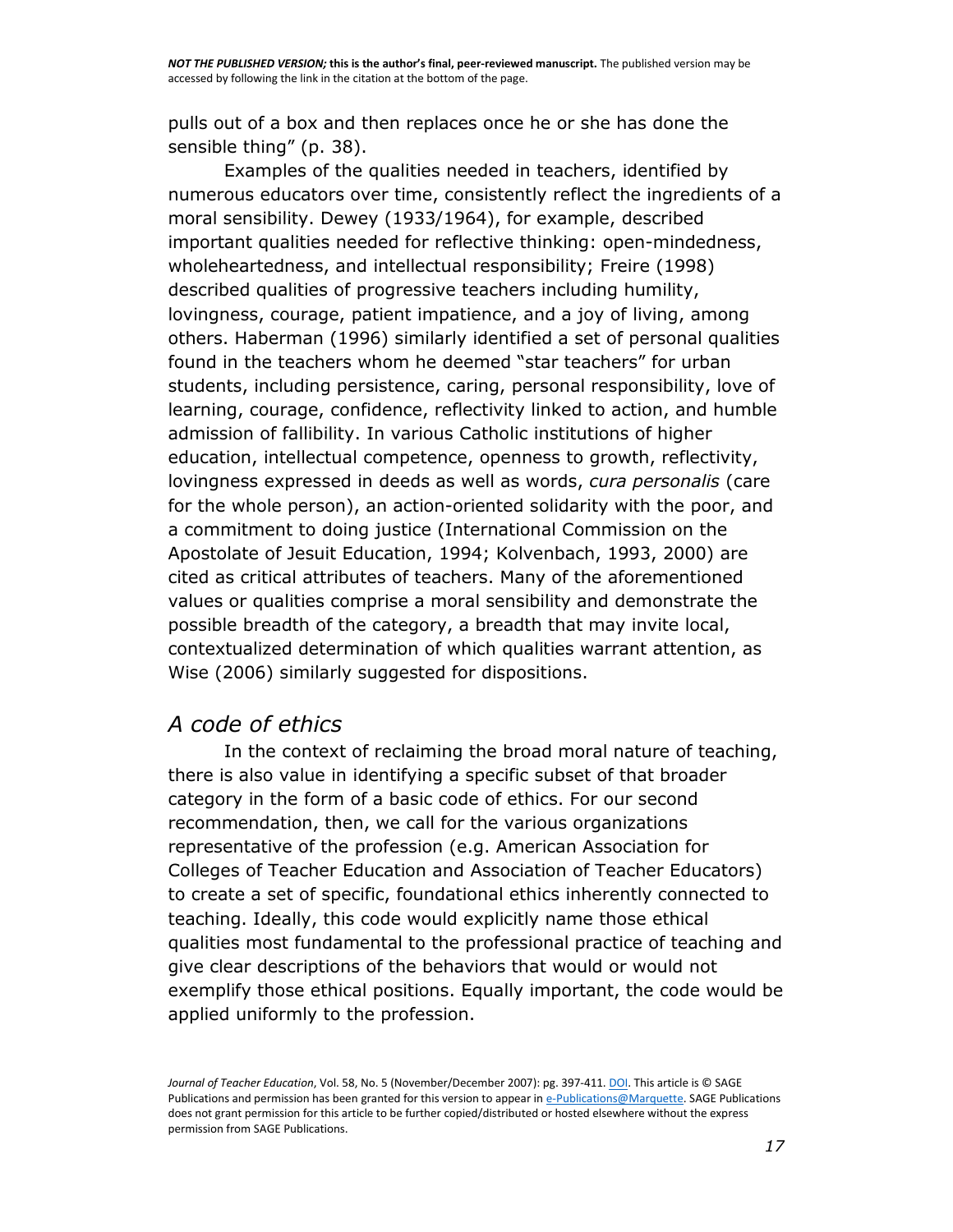This is an area in which the teacher education profession could benefit from the examples of other professional groups with codes of ethics and professional conduct. Most of these codes establish a similar set of values, with many providing elaboration on what these values would produce in terms of beliefs and behaviors in practice. For example, the American Psychological Association (APA, 2002) has established general principles of ethics, not as enforceable rules but as considerations for determining one's course of action. These include beneficence and nonmaleficence, fidelity and responsibility, integrity, justice, and respect for people's rights and dignity. The National Association of Social Workers (1999) lists five values that their members are expected to embrace: service, social justice, dignity and worth of the person, importance of human relationships, integrity, and competence. Both associations, then, follow the statement of ethical values with rather lengthy lists delineating examples of how each of these general principles or values might be enacted in daily practice. Apparently, these explicit standards of behavior, although not exhaustive, are viewed as guidelines for enforceable rules for conduct; assessment and any accompanying discipline are applied to the conduct and not to the general principles identified as underlying that conduct.

In the teaching profession, some codes of ethics already exist but without uniform acceptance across the field. For example, the National Education Association (NEA, 1975) adopted a code of ethics for the profession with three parts: a statement of ethical stances important in the profession (including respect, responsibility, believing in the worth and dignity of each human being, and devotion to excellence); the two principles of commitment to the student and commitment to the profession; and following each principle, a list of behaviors that should not occur. The Association of American Educators (2003) focuses more immediately on conduct than on values, establishing four contexts of ethical conduct—toward students, toward practice and profession, toward professional colleagues, and toward parents and community—with each followed by a description of primarily observable behaviors.

An examination of the various ways in which ethical codes are formulated, a consideration of what core ethical values may be requisite to the teaching profession, and significant elaboration on ways those ethical values may be expressed in behaviors would be an

*Journal of Teacher Education*, Vol. 58, No. 5 (November/December 2007): pg. 397-411[. DOI.](http://dx.doi.org/10.1177/0022487107307949) This article is © SAGE Publications and permission has been granted for this version to appear i[n e-Publications@Marquette.](http://epublications.marquette.edu/) SAGE Publications does not grant permission for this article to be further copied/distributed or hosted elsewhere without the express permission from SAGE Publications.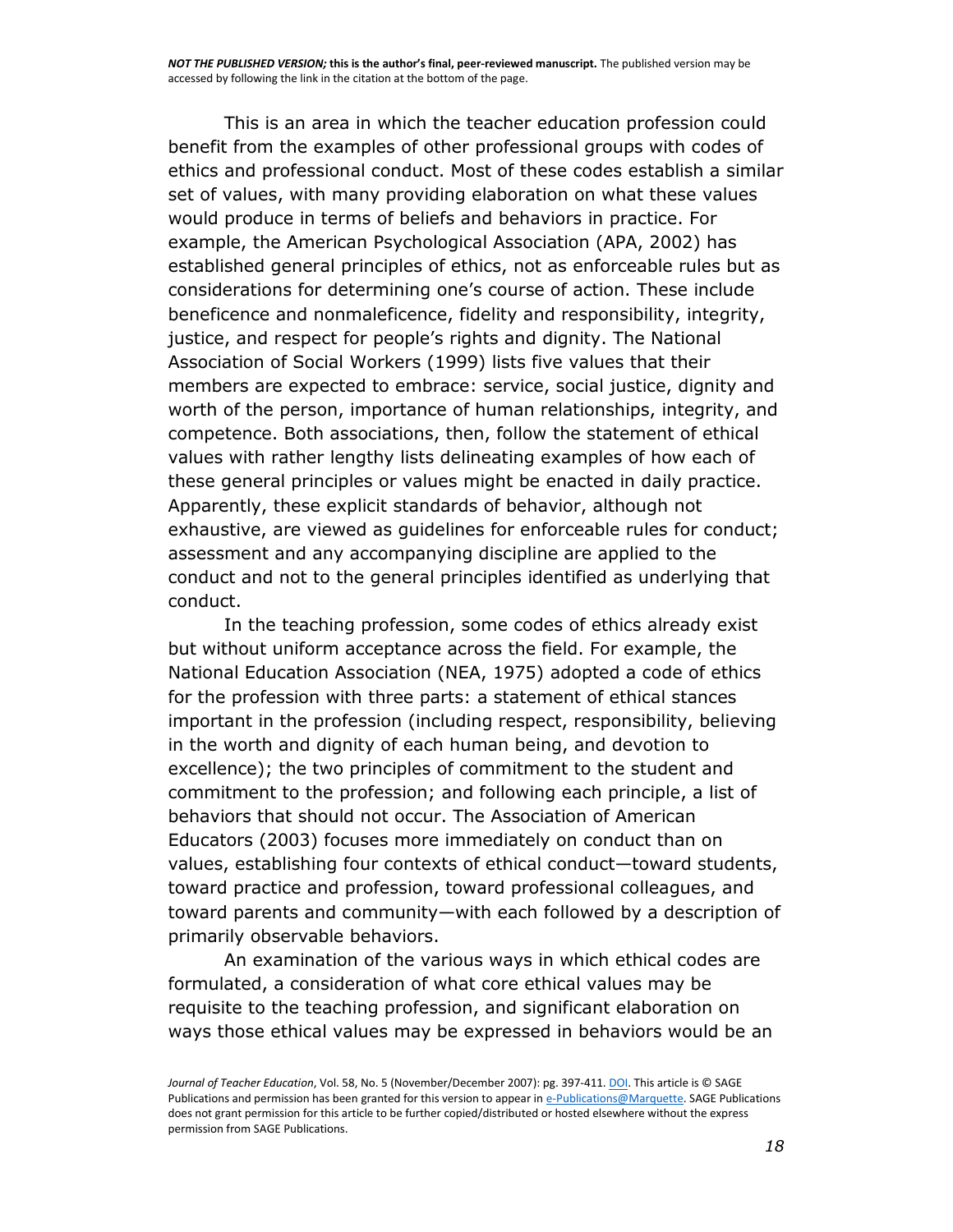important step toward greater clarity of understanding, unity of practice, and professionalization of the field. AACTE's Task Force on Teacher Education as a Moral Community (Socket, 2006) already has begun discussions of this sort; the effort is commendable and could be expanded.

#### **Assessing the Moral**

If we believe that the moral is an essential piece of the teaching profession, then clearly, assessment of the moral is also necessary. This assessment, however, must be carefully considered; unfortunately, this point in time does not encourage nuanced thinking regarding assessment. As the language and methods of accountability have proliferated in teacher education, along with pressure to measure teacher dispositions, many programs have shifted emphasis away from the formation of qualities of moral sensibility toward the lesser end of measurement and summation, devolving into self-reports of belief statements and checklists of observable behaviors (see Diez, 2006). Not surprisingly, this emphasis on summative assessments has led to legal challenges from candidates whose moral sensibility does not "measure up." In addition, the pressure for measurement has too frequently driven the defining process, producing the aforementioned flawed understandings of dispositions and the language we use to talk about them, resulting in the ongoing confusion that plagues our field. For example, current interest in scientific measures of "teacher quality" has clouded or even discouraged other ways of framing discussions about the topic. We need to rescue moral sensibility from the current tendency to easily measure dispositions and aggregate numbers for accreditation purposes. Indeed, attempting to measure and quantify what may not be measurable or even knowable, given the ultimate inaccessibility of each person's interiority, may itself be an immoral, unethical action.

These two recommendations—an embrace of a far-reaching view of the moral sensibility that underlies all teaching and adoption of a focused, specific ethical code linked to conduct—allow us to view and evaluate the limits and the potential of assessment more carefully. Recognizing the difference between summative assessment or measurement and formative assessment and seeing how they apply respectively to specific ethical codes and to a broader moral sensibility can provide an element of the nuance that has been missing.

*Journal of Teacher Education*, Vol. 58, No. 5 (November/December 2007): pg. 397-411[. DOI.](http://dx.doi.org/10.1177/0022487107307949) This article is © SAGE Publications and permission has been granted for this version to appear i[n e-Publications@Marquette.](http://epublications.marquette.edu/) SAGE Publications does not grant permission for this article to be further copied/distributed or hosted elsewhere without the express permission from SAGE Publications.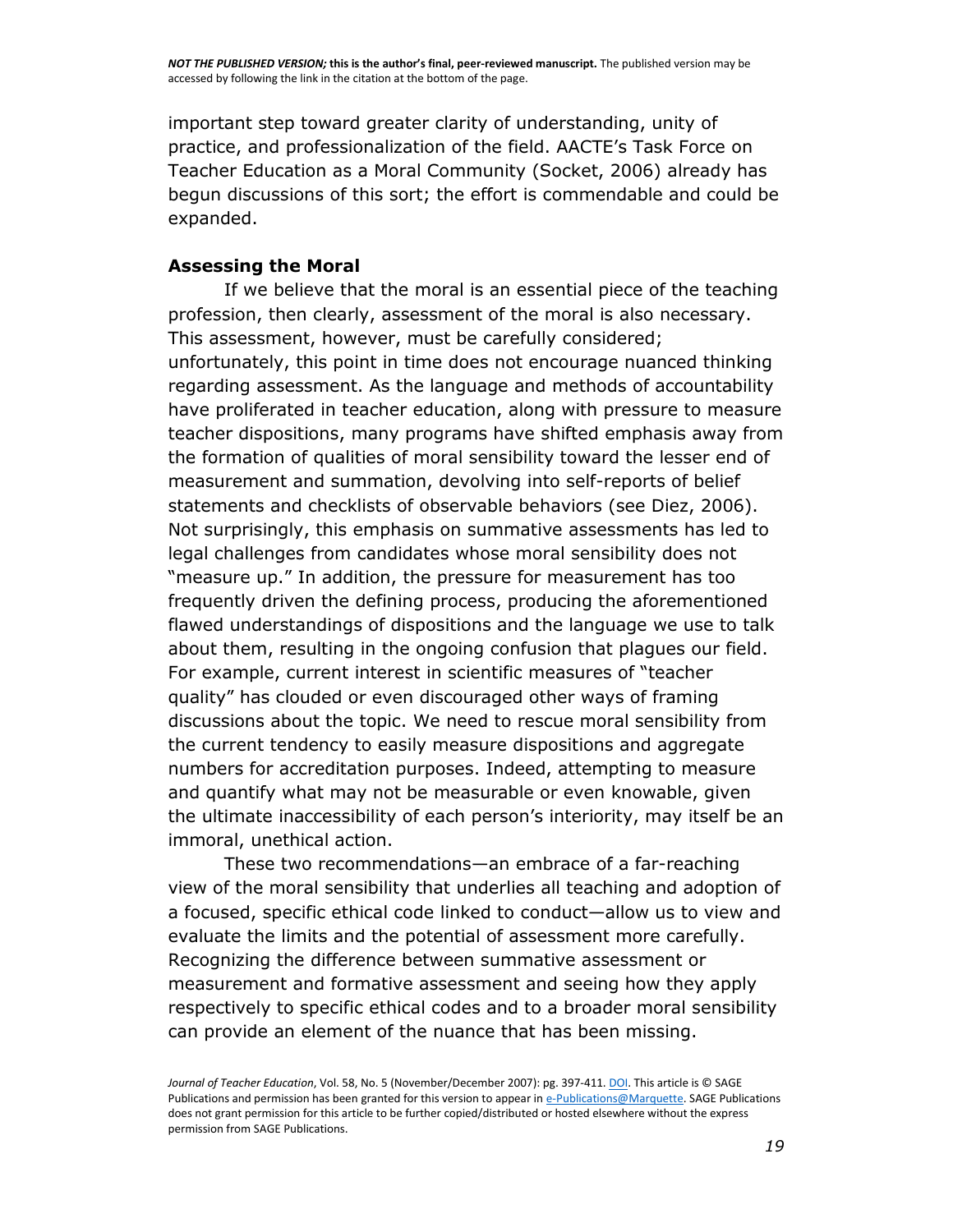First, we attend to the link between a proposed code of ethics and summative assessment. A code of ethics should be a more specific, focused subset of the larger category of moral sensibility; and, when accompanied by a clear description of the behavioral exemplars that would or would not indicate such ethics, such a code more readily lends itself to the sorts of codification required by summative assessment. For example, an unethical stance such as irresponsibility or disrespect for human dignity can be linked to observed behaviors and assessed through something close to measurement with fewer of the problems currently associated with summatively assessing dispositions. Though still not a clean, easily applied process, this narrower ethical category, with expanded description of possible scenarios, offers a much less problematic venue to summatively assess candidates' ethical readiness to teach. Identifiable, egregious breaches of ethical standards of behavior might warrant remediation or dismissal from a teacher education program. Establishing such a code and a corresponding uniform protocol of response to those breaches, therefore, is of great importance to the field in both increasing the professionalism of the teaching field as well as diminishing the possibility of distasteful and damaging lawsuits. Other professions can offer wisdom for these processes.

The more complicated question centers on the assessment of the larger realm of moral sensibility. To untangle this, we need to return to the etymological definition of *assess*, which comes from the Latin verb "assidere," meaning to "sit by." The implication is that we sit with and accompany learners while they are learning rather than simply apply some form of measurement at an end point to determine whether they have indeed learned. Such a view suggests that assessment be part of a developmental process, that it be largely formative in nature. For this reason, we need to pay attention to ways by which teacher candidates can be guided not only in their development of knowledge and skills but also in the deeper moral sensibility that serves as the foundation for their use of that knowledge and those skills in teaching. (See Diez, 2006, for helpful examples of formative assessment practices in this area). The teacher educators' interaction with pre-service teachers around moral sensibility, then, is less about measurement and more about teaching and learning. This is an area for which renewed research on the nature

*Journal of Teacher Education*, Vol. 58, No. 5 (November/December 2007): pg. 397-411[. DOI.](http://dx.doi.org/10.1177/0022487107307949) This article is © SAGE Publications and permission has been granted for this version to appear i[n e-Publications@Marquette.](http://epublications.marquette.edu/) SAGE Publications does not grant permission for this article to be further copied/distributed or hosted elsewhere without the express permission from SAGE Publications.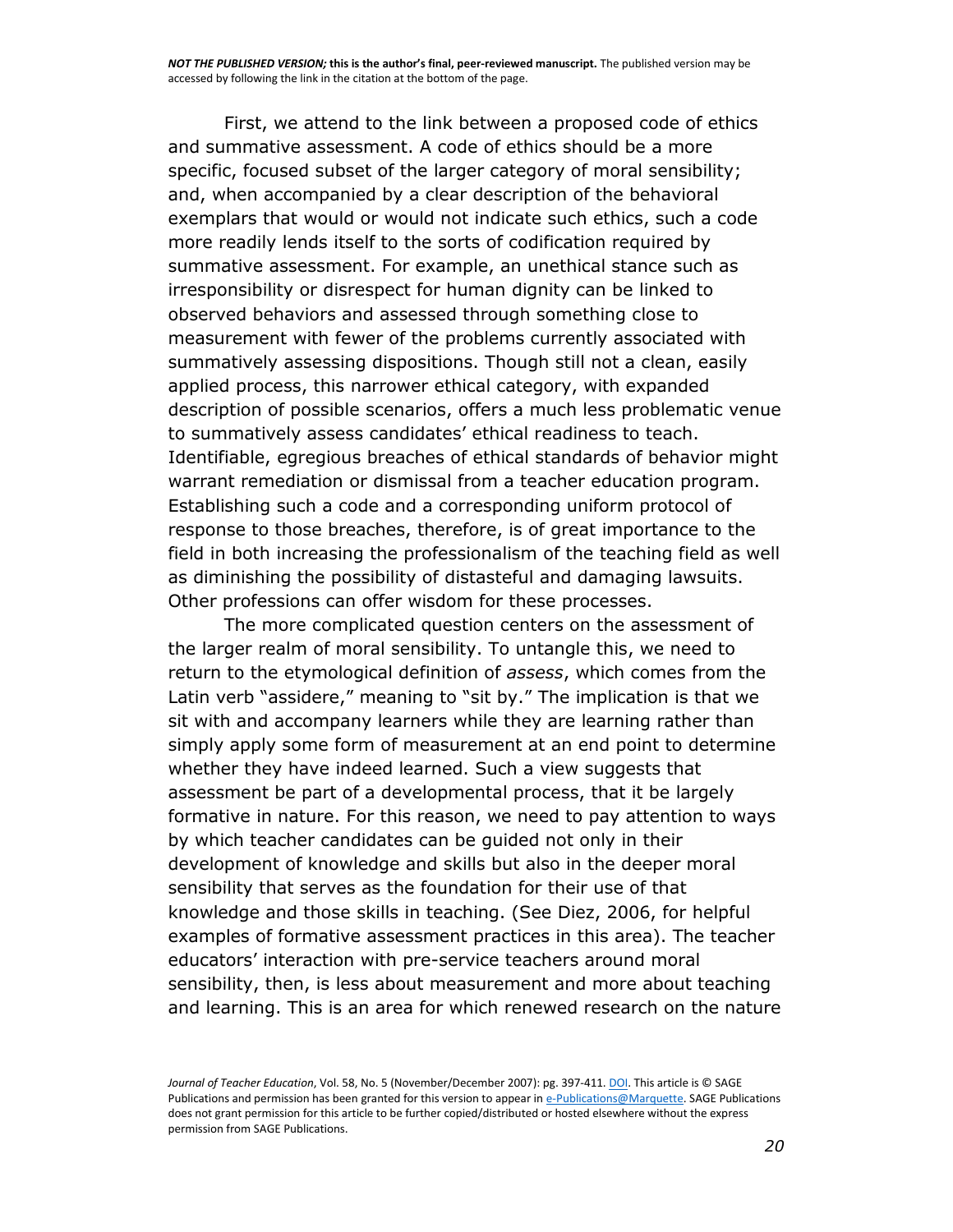of the moral in pre-service teachers is necessary (See Chubbuck, Burant, & Whipp, in press).

Allowing accountability to outside accrediting agencies to become the overarching motivation for assessment of the moral in teacher education clearly is fraught with potential problems. In the process, we may produce a flawed, inaccurate product. Even more, we may lose sight of our responsibility as educators to actually engage pre-service teachers in the sorts of experiences and conversations that could illuminate these qualities of moral sensibility and encourage their growth. If attempting to measure and quantify the interiority of another's moral sensibility may itself be an immoral action, then failing to attend to the formation of that same moral interiority is equally if not more suspect. As Diez (2006) has argued, "Assessing dispositions should first provide information to help candidates into an understanding and practice of the moral expectations of teachers" (p. 52).

## **Future Dialogue**

We have offered analysis of the current confusion and inaccuracies surrounding the notion of dispositions as well as recommendations that could lead the profession out of confusion and into greater clarity. In sum, we believe that the field is better served by entirely removing the term *dispositions* from our conversation and by returning to a deeper and unapologetic understanding of teaching as a moral activity. We are eager to see our profession adopt a code of ethics to serve as a foundational moral grounding for the field, to offer guidelines for ethical behavior, and to provide relatively uniform responses to breaches of ethics.

At the same time, we are convinced that our attention in teacher education must shift considerably to the formation not only of knowledge and skills but also of the moral sensibility that underlies them. The moral nature of teaching cannot be conflated with the knowledge and skills important for teaching; neither can it be neatly separated from them (Ball & Wilson, 1996; Bercaw, Schussler, & Stooksberry, 2005; Oser, 1994; Sockett, 2006). As we have known throughout the ages yet also frequently ignore, the moral is always in play in classrooms in teachers' actions, whether intentionally or not, and the complexity of the classroom environment—its immediacy and ever-changing activities—makes demands on teachers that reveal their

*Journal of Teacher Education*, Vol. 58, No. 5 (November/December 2007): pg. 397-411[. DOI.](http://dx.doi.org/10.1177/0022487107307949) This article is © SAGE Publications and permission has been granted for this version to appear i[n e-Publications@Marquette.](http://epublications.marquette.edu/) SAGE Publications does not grant permission for this article to be further copied/distributed or hosted elsewhere without the express permission from SAGE Publications.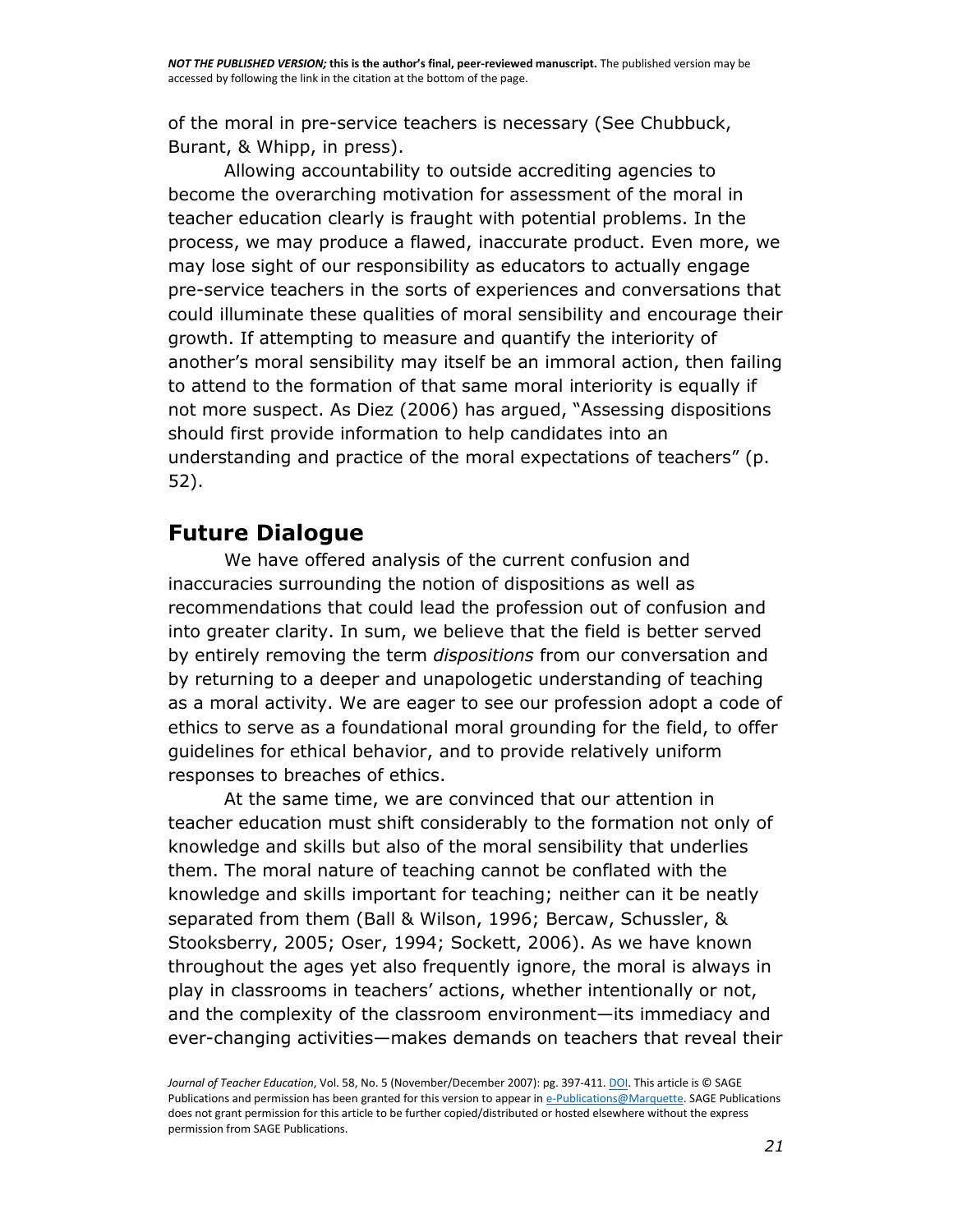orientation to their work in a myriad of daily acts (Jackson, Boostrom, & Hansen, 1993). Because of that seamless connection, explicit attention to the moral formation of pre-service teachers is crucial (Ball & Wilson, 1996; Hansen, 2000; Joseph, 2000). Therefore, assessment of the qualities of moral sensibility must be primarily formative, as teacher educators "sit beside" teacher candidates in the collection of evidence and reflection on moral development as it relates to the teaching profession.

We call on ourselves, our colleagues, and the bodies that represent the field of teacher education to reclaim the moral: to continue this discussion, to embrace the questions that will surely emerge, and to reach a place of clarity from which we can move forward with a unified voice.

#### **Biography**

Terry J. Burant is an assistant professor in educational policy and leadership studies at Marquette University. Her research interests include teaching as a moral practice, early field experiences in teacher education, and teacher knowledge and fashion. Recent publications have appeared in *Multicultural Perspectives, Ethics and Education*, and *Rethinking Schools*.

Sharon M. Chubbuck is an assistant professor in educational policy and leadership studies at Marquette University. Her research interests include teacher dispositions, Whiteness, and social justice in education. Recent publications have appeared *in American Educational Research Journal, Ethics and Education,* and *Christian Higher Education*.

Joan L. Whipp is an associate professor and director of graduate studies in educational policy and leadership studies at Marquette University. Her research interests include disposition development in pre-service teachers, teacher learning and change, and technology use in teacher education. Recent publications have appeared in Journal of *Teacher Education, Ethics and Education*, and *Educational Technology Research and Development.*

#### **References**

- Abernathy, T. V. (2002). Using a storybook prompt to uncover in-service and pre-service dispositions toward struggling students. *Teacher Educator, 38*(2), 78-98.
- American Psychological Association (APA). (2002). *Ethical principles of psychologists and code of conduct*. Retrieved May 23, 2006, from www2.apa.org/ethics/code2002.doc
- Association of American Educators. (2003). *Code of ethics*. Retrieved June 28, 2007, from www.aaeteachers.org/ code-ethics.shtml

*Journal of Teacher Education*, Vol. 58, No. 5 (November/December 2007): pg. 397-411[. DOI.](http://dx.doi.org/10.1177/0022487107307949) This article is © SAGE Publications and permission has been granted for this version to appear i[n e-Publications@Marquette.](http://epublications.marquette.edu/) SAGE Publications does not grant permission for this article to be further copied/distributed or hosted elsewhere without the express permission from SAGE Publications.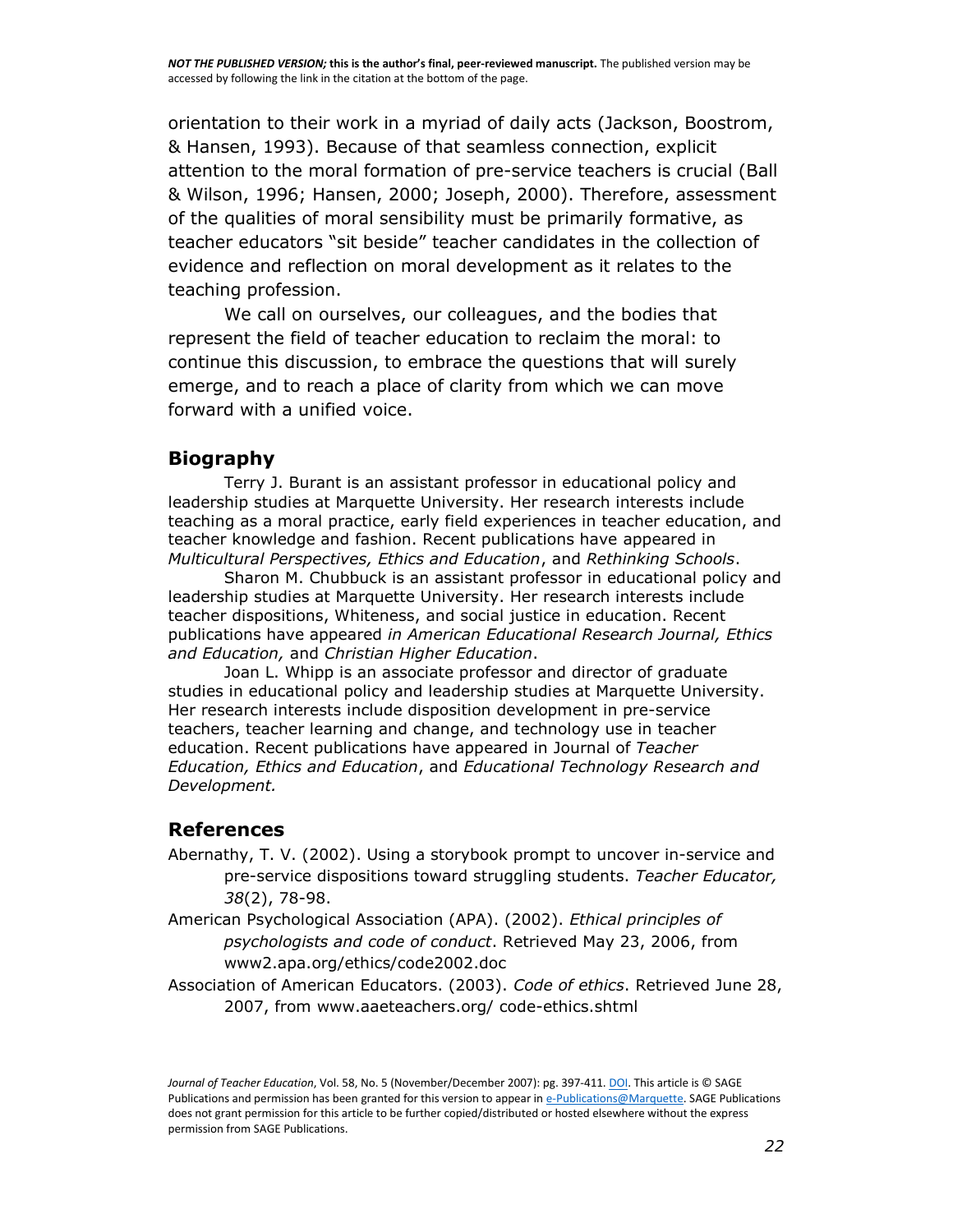- Ball, D. L., & Wilson, S. M. (1996). Integrity in teaching: Recognizing the fusion of the moral and the intellectual. *American Educational Research Journal, 33*(1), 155-192.
- Bercaw, L. A., Schussler, D. L., & Stooksberry, I. M. (2005, April). *The recursive nature of disposition domains of prospective teachers*. Paper presented at the Annual Meeting of the American Educational Research Association, Montreal, Quebec, Canada.
- Beyer, L. (1997). The moral contours of teacher education. *Journal of Teacher Education*, *48*(4), 245-254.
- Brown, K. M. (2004). Assessing preservice leaders' beliefs, attitudes, and values regarding issues of diversity, social justice, and equity: A review of existing measures. *Equity & Excellence in Education, 37,*  332-342.
- Chubbuck, S. M., Burant, T. J., & Whipp, J. L. (in press). The presence and possibility of moral sensibility in beginning pre-service teachers. *Ethics and Education.*
- Damon, W. (2005). *Personality test: The dispositional dispute in teacher preparation today, and what to do about it*. Retrieved May 25, 2006, from www.edexcellence.net/foundation/publication/ publication.cfm?id=343
- Dee, J. R., & Henkin, A. B. (2002). Assessing dispositions towards cultural diversity among pre-service teachers. *Urban Education, 37*(1), 22-41.
- Delpit, L. (1995). *Other people's children: Cultural conflict in the classroom*. New York: New York Press.
- Dewey, J. (1964). Why reflective teaching must be an educational aim. In R. D. Archambault (Ed.), *John Dewey on education* (pp. 313-338). Chicago: University of Chicago Press. (Original work published 1933)
- Diez, M. (2006). Assessing dispositions: Five principles to guide practice. In H. Sockett (Ed.), *Teacher dispositions: Building a teacher education framework of moral standard* (pp. 49-60). Washington, DC: AACTE Publications.
- Fenstermacher, J. D. (1992). The concepts of method and manner in teaching. In J. K. Oser, J. Dick, & J. Patry (Eds.), *Effective and responsible teaching* (pp. 95-108). San Francisco: Jossey-Bass.
- Fenstermacher, G. D. (1994). The place of practical argument in the education of teachers. In V. Richardson (Ed.), *Teacher change and the staff development process: A case in reading instruction* (pp. 23-42). New York: Teachers College Press.
- Foster, M. (1997). *Black teachers on teaching.* New York: The New Press.
- Freire, P. (1998). *Teachers as cultural workers: Letters to those who dare teach.* Boulder, CO: Westview.

*Journal of Teacher Education*, Vol. 58, No. 5 (November/December 2007): pg. 397-411[. DOI.](http://dx.doi.org/10.1177/0022487107307949) This article is © SAGE Publications and permission has been granted for this version to appear i[n e-Publications@Marquette.](http://epublications.marquette.edu/) SAGE Publications does not grant permission for this article to be further copied/distributed or hosted elsewhere without the express permission from SAGE Publications.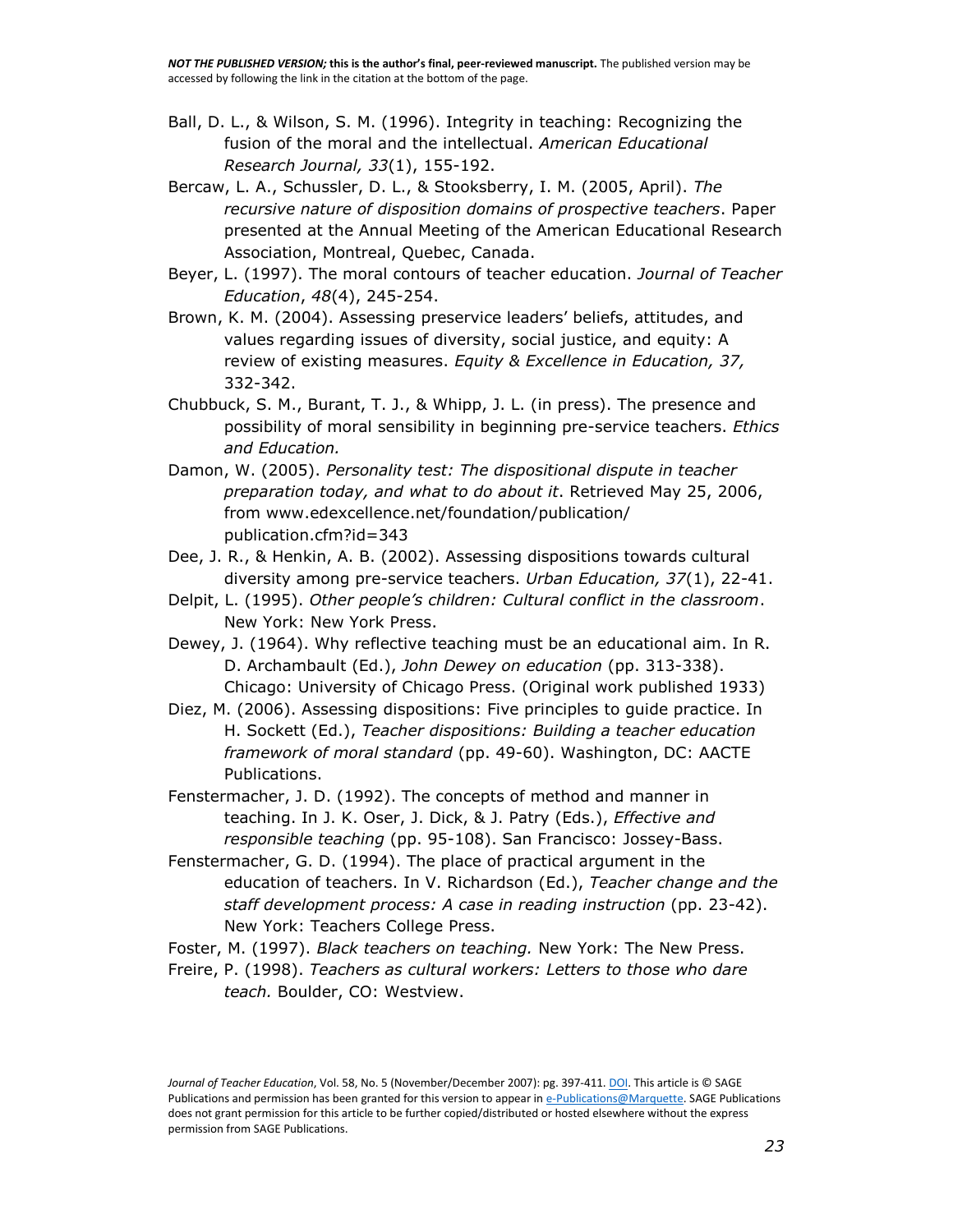- Gage, N. L. (1963a). Paradigms for research on teaching. In N. L. Gage (Ed.), *Handbook of research on teaching* (pp. 94-141). Chicago: American Educational Research Association.
- Gage, N. L. (1963b). Preface. In N. L. Gage (Ed.), *Handbook of research on teaching* (pp. v-ix). Chicago: American Educational Research Association.
- Garmon, M. A. (2004). Changing preservice teachers' attitudes/beliefs about diversity: What are the critical factors? *Journal of Teacher Education, 55*(3), 201-213.
- Gershman, J. (2005). *"Disposition" emerges as issue at Brooklyn College*. Retrieved May 31, 2005, from www.nysun.com/article/14604
- Getzels, J. W., & Jackson, P. W. (1963). The teachers' personality and characteristics. In N. L. Gage (Ed.), *Handbook of research on teaching*  (pp. 506-582). Chicago: American Educational Research Association.
- Goodlad, J. I., Soder, R., &. Sirotnik, K. (Eds.). (1990). *The moral dimensions of teaching.* San Francisco: Jossey-Bass.
- Haberman, M. (1996). Selecting and preparing culturally competent teachers for urban schools. In J. Sikula (Ed.), *Handbook of research on teacher education* (2nd ed., pp. 747-760). New York: Macmillan.
- Hansen, D. T. (2000, April). *Cultivating an intellectual and moral sensibility as teachers*. Paper presented at the Annual Meeting of the American Educational Research Association, New Orleans, LA.
- Hansen, D. T. (2001a). *Exploring the moral heart of teaching: Toward a teacher's creed.* New York: Teachers College Press.
- Hansen, D. T. (2001b). Teaching as a moral activity. In V. Richardson (Ed.), *Handbook of research on teaching* (4th ed., pp. 826-857). Washington, DC: American Educational Research Association.
- Hansen, D. T. (2006, April). *Moral knowledge as an aim of education: John Dewey*. Paper presented at the Annual Meeting of the American Educational Research Association, San Francisco.
- Hollins, E. R., & Guzman, M. T. (2005), Research on preparing teachers for diverse populations. In M. Cochran-Smith & K. M. Zeichner (Eds.), *Studying teacher education: The Report of the AERA Panel on Research and Teacher Education* (pp. 477-578). Mahwah, NJ: Lawrence Erlbaum.
- Interstate New Teacher Assessment and Support Consortium (INTASC). (1992). *Model standards for beginning teachers' licensing, assessment, and development: A resource for state dialogue.* Retrieved May 25, 2006, at www.ccsso.org/content/pdfs/corestrd.pdf
- International Commission on the Apostolate of Jesuit Education. (1994). Ignatian pedagogy: A practical approach, Section 14. In C. E. Meirose (Ed.), *Foundations* (pp. 237-269). Washington, DC: Jesuit Secondary Education Association.

*Journal of Teacher Education*, Vol. 58, No. 5 (November/December 2007): pg. 397-411[. DOI.](http://dx.doi.org/10.1177/0022487107307949) This article is © SAGE Publications and permission has been granted for this version to appear i[n e-Publications@Marquette.](http://epublications.marquette.edu/) SAGE Publications does not grant permission for this article to be further copied/distributed or hosted elsewhere without the express permission from SAGE Publications.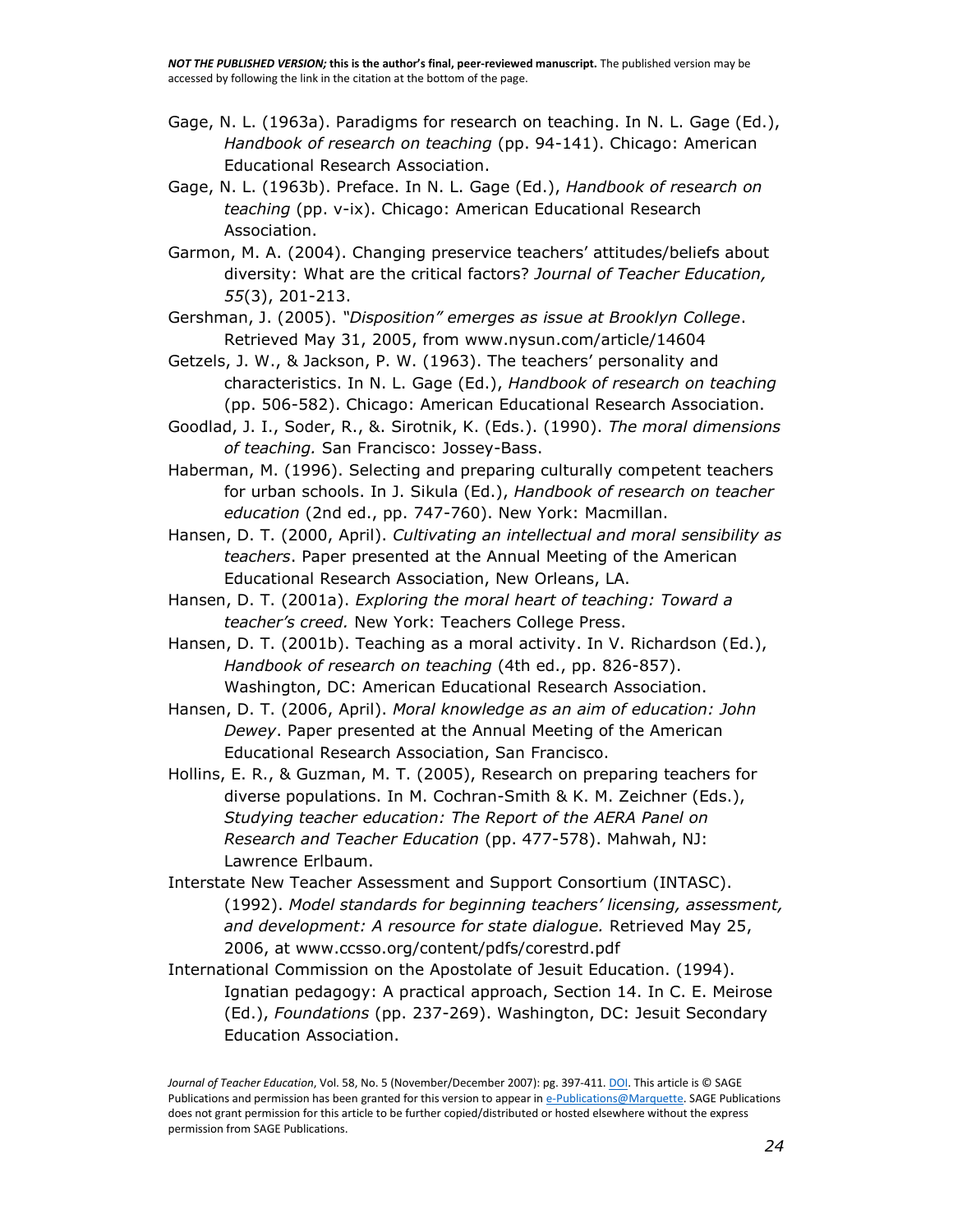- Jackson, P. W., Boostrom, R. E., & Hansen, D. T. (1993). *The moral life of schools*. San Francisco: Jossey-Bass.
- Joseph, P. B. (2000). *Teaching about "the moral classroom": A moral lens for reflecting on practice*. Paper presented at the Annual Meeting of the American Educational Research Association, New Orleans, LA.
- Kagan, D. M. (1992). Implications of research on teacher belief. *Educational Psychologist, 27*(1), 65-90.
- Kliebard, H. M. (1975). The rise of scientific curriculum-making and its aftermath. In D. J. Flinders & S. J. Thornton (Eds.), *The curriculum studies reader* (2nd ed., pp. 37-46). New York: RoutledgeFalmer.
- Kolvenbach, P. (1993, July 31). *Ignatian pedagogy: A practical approach*. Paper presented to the International Commission on the Apostolate of Jesuit Education. Washington, DC: Jesuit Secondary Education Association. Retrieved on August 25, 2007, from http://www.sjweb.info/education/doclist.cfm
- Kolvenbach, P. (2000, October 6). *The service of faith and the promotion of justice in American Jesuit higher education*. Paper presented at the Commitment to Justice in Jesuit Higher Education Conference, Santa Clara University, Santa Clara, CA. Retrieved August 25, 2007, from http:// www.scu.edu/ignatiancenter/bannan/eventsandconferences/ justiceconference/nationalconference/ kolvenbach.cfm
- Leo, J. (2005, October 24). Class(room) warriors. *U.S. News and World Report*. Retrieved August 24, 2007, from <http://www.usnews.com/usnews/opinion/articles/> 051024/24john.htm
- Medley, D. M., & Mitzel, H. E. (1963). Measuring classroom behavior by systematic observation. In N. L. Gage (Ed.), *Handbook of research on teaching* (pp. 247-328). Chicago: Rand McNally.
- Mullin, D. (2003, January 25). *Developing a framework for assessing teacher candidate dispositions*. Presentation at AACTE National Conference, New Orleans, LA.
- Munby, H., Russell, T., & Martin, A. (2001). Teachers' knowledge and how it develops. In V. Richardson (Ed.), *Handbook of research on teaching*  (4th ed., pp. 877904). Washington, DC: American Educational Research Association.
- National Association of Social Workers. (1999). *Code of ethics for the National Association of Social Workers*. Retrieved June 28, 2007, from http://socialworkers.org/pubs/code/code.asp
- National Council for Accreditation of Teacher Education (NCATE). (2006a). *Professional standards for the accreditation of schools, colleges, and departments of education, 2006 edition.* Retrieved July 11, 2007, from http://www.ncate .org/institutions/standards.asp?ch=4

*Journal of Teacher Education*, Vol. 58, No. 5 (November/December 2007): pg. 397-411[. DOI.](http://dx.doi.org/10.1177/0022487107307949) This article is © SAGE Publications and permission has been granted for this version to appear i[n e-Publications@Marquette.](http://epublications.marquette.edu/) SAGE Publications does not grant permission for this article to be further copied/distributed or hosted elsewhere without the express permission from SAGE Publications.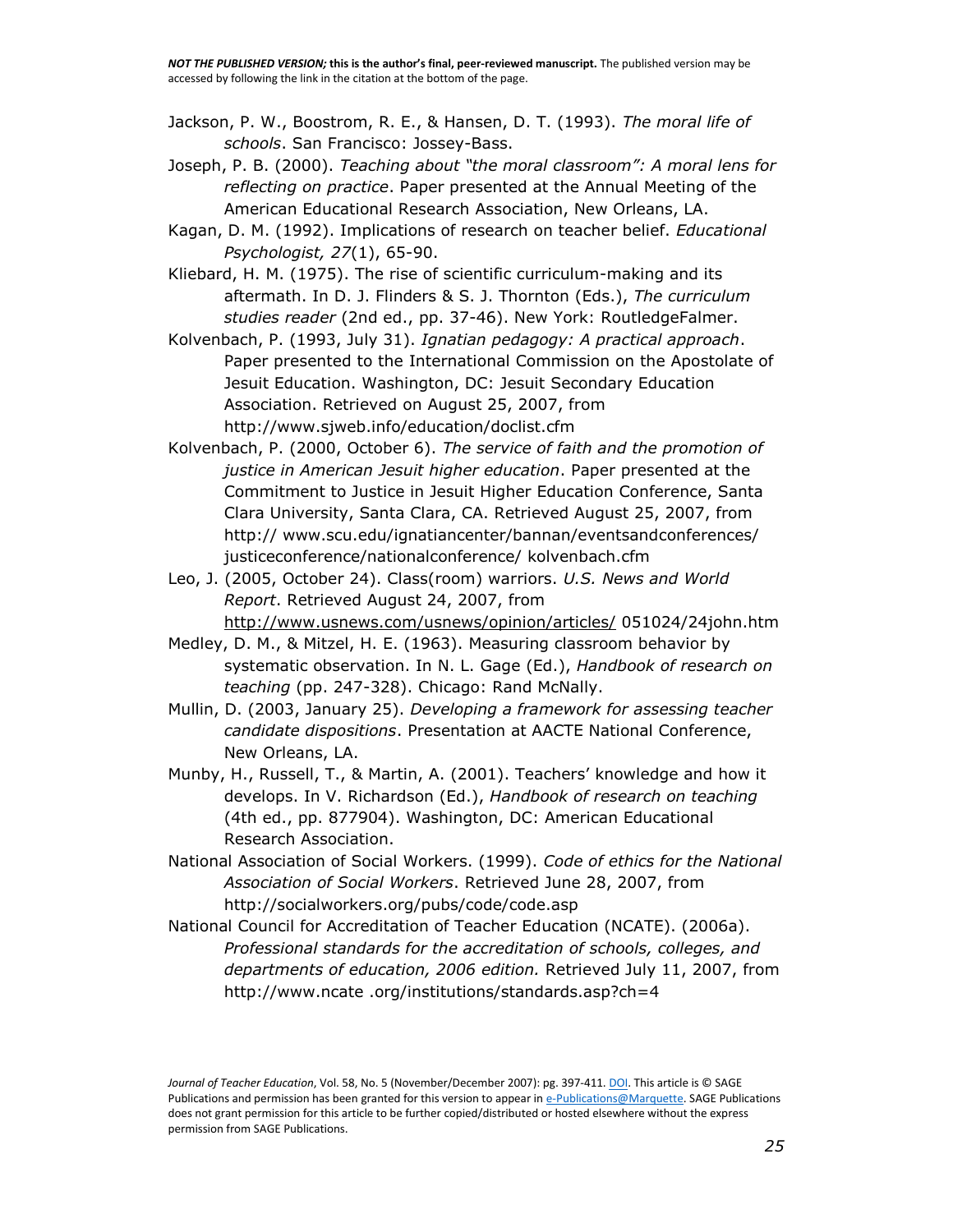- NCATE. (2006b). *NCATE standards revision*. Retrieved August 25, 2007, fromwww.ncate.org/documents/Standards/May06\_revision/GlossaryAd ditionsEdits.doc
- NCATE. (2007). *Professional standards for the accreditation of schools, colleges, and departments of education, 2008 edition*. Retrieved July 11, 2007, from http://www.ncate.org/ institutions/revisedStds07.asp?ch=4

National Education Association. (1975). *Code of ethics for the education profession*. Retrieved May 23, 2006, from www.nea.org/aboutnea/code.html

- Nespor, J. (1987). The role of beliefs in the practice of teaching. *Journal of Curriculum Studies, 19*(4), 317-328.
- Noddings, N. (1984). *Caring: A feminist approach to ethics and moral education.* Berkeley: University of California Press.
- Oser, F. K. (1994). Moral perspectives on teaching. *Review of Research in Education, 20,* 57-127.
- Pajares, M. F. (1992). Teachers' beliefs and educational research: Cleaning up a messy construct. *Review of Educational Research, 62*(3), 307-332.
- Pervin, L. A., & John, O. P. (Eds.). (1999). *Handbook of personality: Theory and research* (2nd ed.). New York: Guilford.
- Peterson, K. M., Cross, L. E., Johnson, E. J., & Howell, G. H. (2000). Diversity education for preservice teachers: Strategies and attitude outcomes. *Action in Teacher Education, 22*(2), 33-38.
- Pettus, A. M., & Allain, V. A. (1999). Using a questionnaire to assess prospective teachers' attitudes toward multicultural education issues. *Education, 119*(4), 651-658.
- Pohan, C. A., & Aguilar, T. E. (2001). Measuring educators' beliefs about diversity in personal and professional contexts. *American Educational Research Journal, 38*(1), 159-182.
- Richardson, V. (1990). Significant and worthwhile change in teaching practice. *Educational Researcher*, *19*(7), 10-18.
- Richardson, V. (1996). The role of attitudes and beliefs in learning to teach. In J. Sikula (Ed.), *Handbook of research on teacher education* (pp. 102-119). New York: Simon & Schuster.
- Roberts, R. (2006, April). *Assessing teacher dispositions*. Presentation at the annual meeting of the American Association of Colleges for Teacher Education, San Diego.
- Ryans, D. G. (1960). *Characteristics of teachers.* Washington, DC: American Council on Education.
- Sachs. S. K. (2004). Evaluation of teacher attributes as predictors of success in urban schools. *Journal of Teacher Education, 55*(2), 177-187.
- Schussler, D. L., Stooksberry, L. M., & Bercaw, L. A. (2005, April). *Conceptualizing dispositions: Intellectual, cultural, and moral domains*

*Journal of Teacher Education*, Vol. 58, No. 5 (November/December 2007): pg. 397-411[. DOI.](http://dx.doi.org/10.1177/0022487107307949) This article is © SAGE Publications and permission has been granted for this version to appear i[n e-Publications@Marquette.](http://epublications.marquette.edu/) SAGE Publications does not grant permission for this article to be further copied/distributed or hosted elsewhere without the express permission from SAGE Publications.